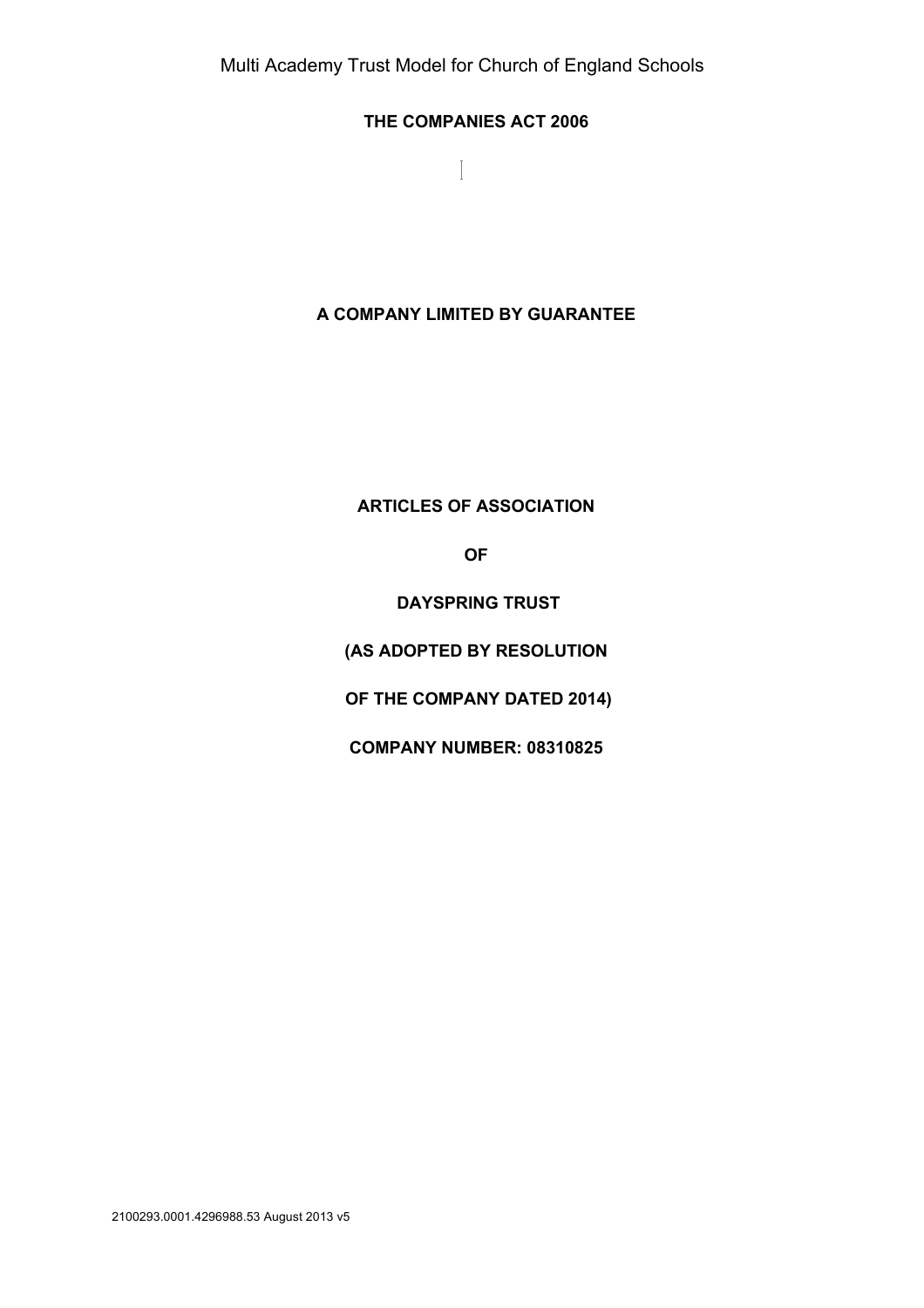# **THE COMPANIES ACT 2006**

# **COMPANY LIMITED BY GUARANTEE**

### **ARTICLES OF ASSOCIATION**

**OF**

### **DAYSPRING TRUST**

#### **INTERPRETATION**

- 1. In these Articles:-
	- (a) "the Academies" means all the schools referred to in Article 4 and established by the Company (and "Academy" shall mean any one of those schools);
	- (b) "Academy Financial Year" means the academic year from  $1<sup>st</sup>$  of September to  $31<sup>st</sup>$ of August of the following year;
	- (c) "the Articles" means these articles of association of the Company;
	- (d) "Chief Inspector" means Her Majesty's Chief Inspector of Education, Children's Services and Skills or his successor;
	- (e) "Clear Days" in relation to the period of a notice means the period excluding the day when the notice is given or deemed to be given and the day on which it is given or on which it is to take effect;
	- (f) "Clerk" means the clerk to the Directors or any other person appointed to perform the duties of the clerk to the Directors, including a joint, assistant or deputy clerk in accordance with Article 81;
	- (g) "the Company" means, save as otherwise defined at Article 6.9, the company intended to be regulated by these Articles and referred to in Article 2;
	- (h) "Diocese" means the Church of England diocese in which the Academies are situated;
	- (i) "Diocesan Bishop" means the Bishop of the Diocese or a diocesan official appointed by him for the role to be undertaken by the Diocesan Bishop in these Articles;
	- (j) "Diocesan Board of Education" means that body constituted under the Diocesan Boards of Education Measure 1991 for the Diocese and any successor body;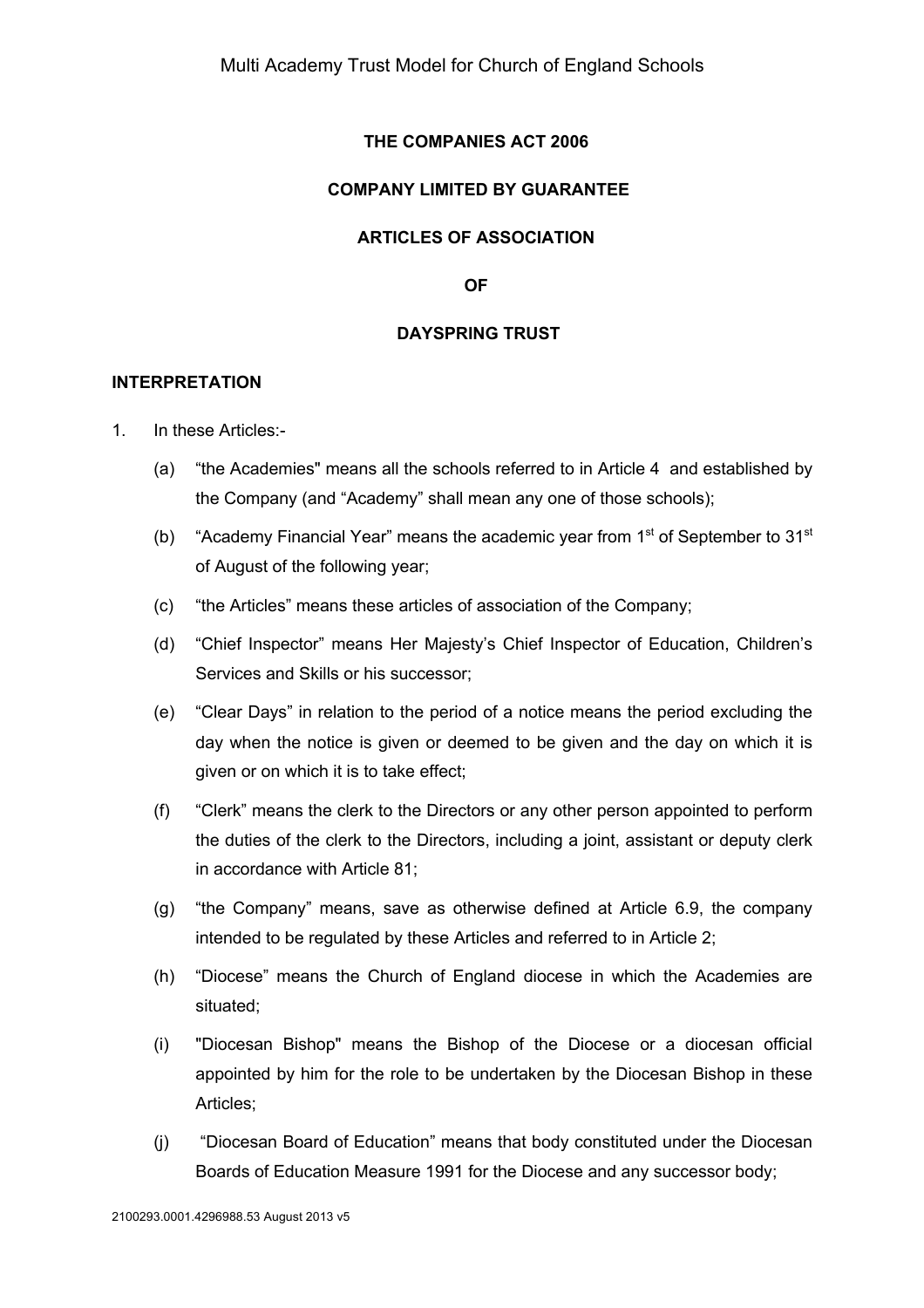- (k) "Diocesan Board of Finance" means the Diocesan Board of Finance for the Diocese;
- (l) "the Directors" means, save as otherwise defined at Article 6.9, the directors of the Company (and "Director" means any one of those directors);
- (m) "Executive Headteacher" means such person as may be appointed by the Directors as the Executive Headteacher of the Company;
- (n) "Financial Expert" means an individual, company or firm who is authorised to give investment advice under the Financial Services and Markets Act 2000;
- (o) "the LAs" means all the local authorities covering the areas in which the Academies are situated (and "the LA" shall mean any one of these local authorities);
- (p) "Local Authority Associated Persons" means any person associated with any local authority within the meaning given in section 69 of the Local Government and Housing Act 1989;
- (q) "Local Governing Bodies" means the committees appointed pursuant to Articles 100-102 and 104 (and "Local Governing Body" means any one of these committees);
- (r) "Member" means a member of the Company and someone who as such is bound by the undertaking contained in Article 8;
- (s) "the Memorandum" means the memorandum of association of the Company;
- (t) "Office" means the registered office of the Company;
- (u) "Parent" means a parent, guardian or legal carer of a registered pupil at any Academy;
- (v) "Parent Directors" means the Directors elected or appointed pursuant to Articles 53 – 56 inclusive;
- (w) "Principals" means the head teachers of the Academies (and "Principal" means any one of these head teachers);
- (x) "Principal Regulator" means the body or person appointed as the Principal Regulator under the Charities Act 2011;
- (y) "Relevant Funding Agreements" means the agreement or agreements entered into by the Company and the Secretary of State under section 1 of the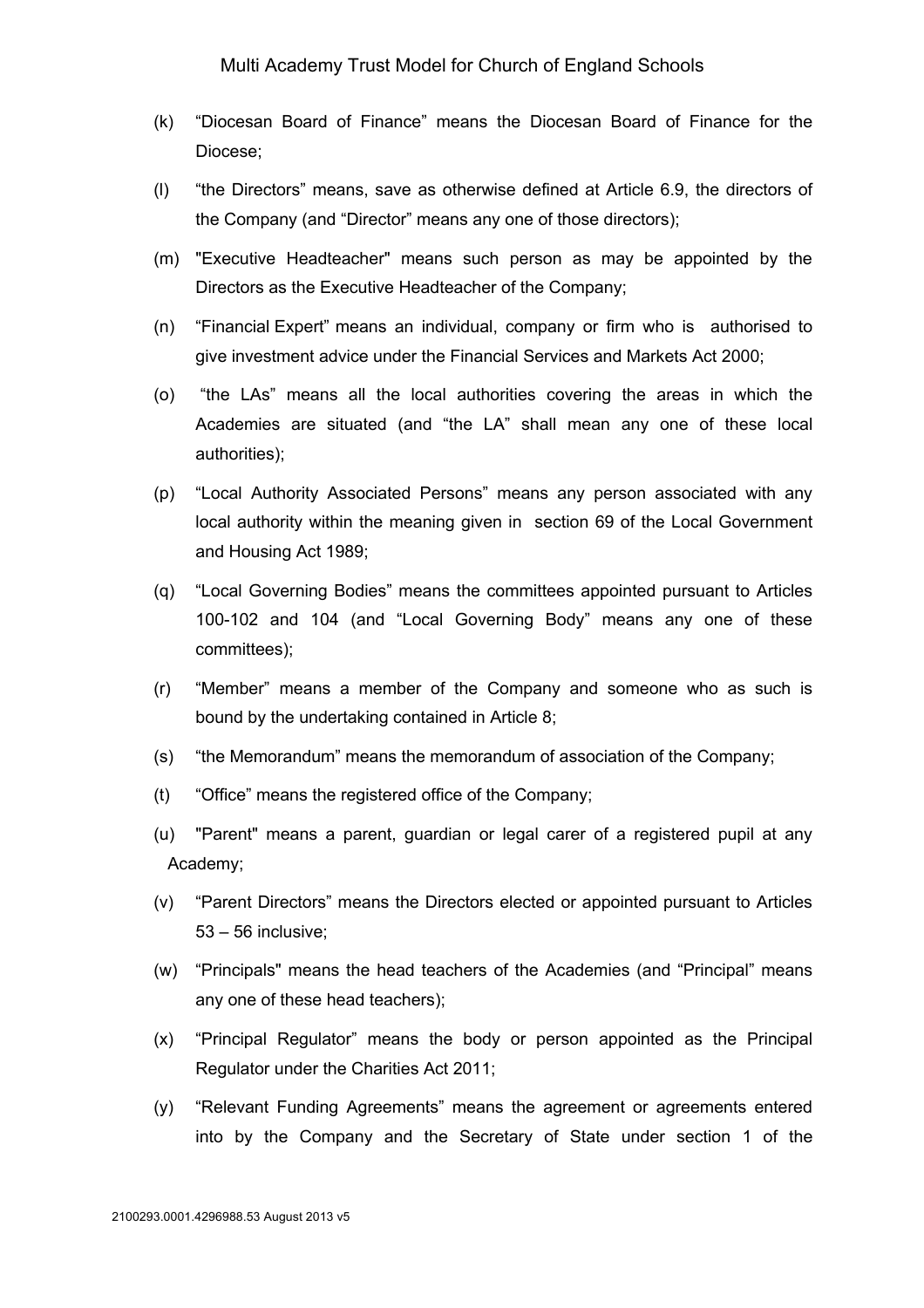Academies Act 2010 for the establishment of each Academy, including any variation or supplemental agreements thereof;

- (z) "Scheme of Delegation" means an instrument by the Directors delegating such powers and responsibilities of the Directors as may be appropriate for them to delegate to the Local Governing Bodies consistently with the Objects;
- (aa) "the Seal" means the common seal of the Company if it has one;
- (bb) "Secretary of State" means the Secretary of State for Education or successor;
- (cc) "Staff Director" means an employee of the Company who may be appointed as a Director pursuant to Article 50A and/or 50B;
- (dd) "Teacher" means a person employed under a contract of employment or a contract for services or otherwise engaged to provide his services as a teacher at one or more Academies;
- (ee) "Trustees" means those trustees holding the schools' sites and providing them to the Academy Trust for use and occupation by the Academies;
- (ff) "Writing" includes the representation or reproduction of words, symbols or other information in a visible form by any method or combination of methods, whether sent or supplied in electronic form or otherwise;
- (gg) "the United Kingdom" means Great Britain and Northern Ireland;
- (hh) words importing the masculine gender only shall include the feminine gender. Words importing the singular number shall include the plural number, and vice versa;
- (ii) subject as aforesaid, words or expressions contained in these Articles shall, unless the context requires otherwise, bear the same meaning as in the Companies Act 2006, as appropriate;
- (jj) any reference to a statute or statutory provision or measure shall include any statute or statutory provision or measure which replaces or supersedes such statute or statutory provision or measure including any modification or amendment thereto.
- (kk) the relevant model articles of association prescribed by The Companies (Model Articles) Regulations 2008 for a company limited by guarantee are hereby expressly excluded.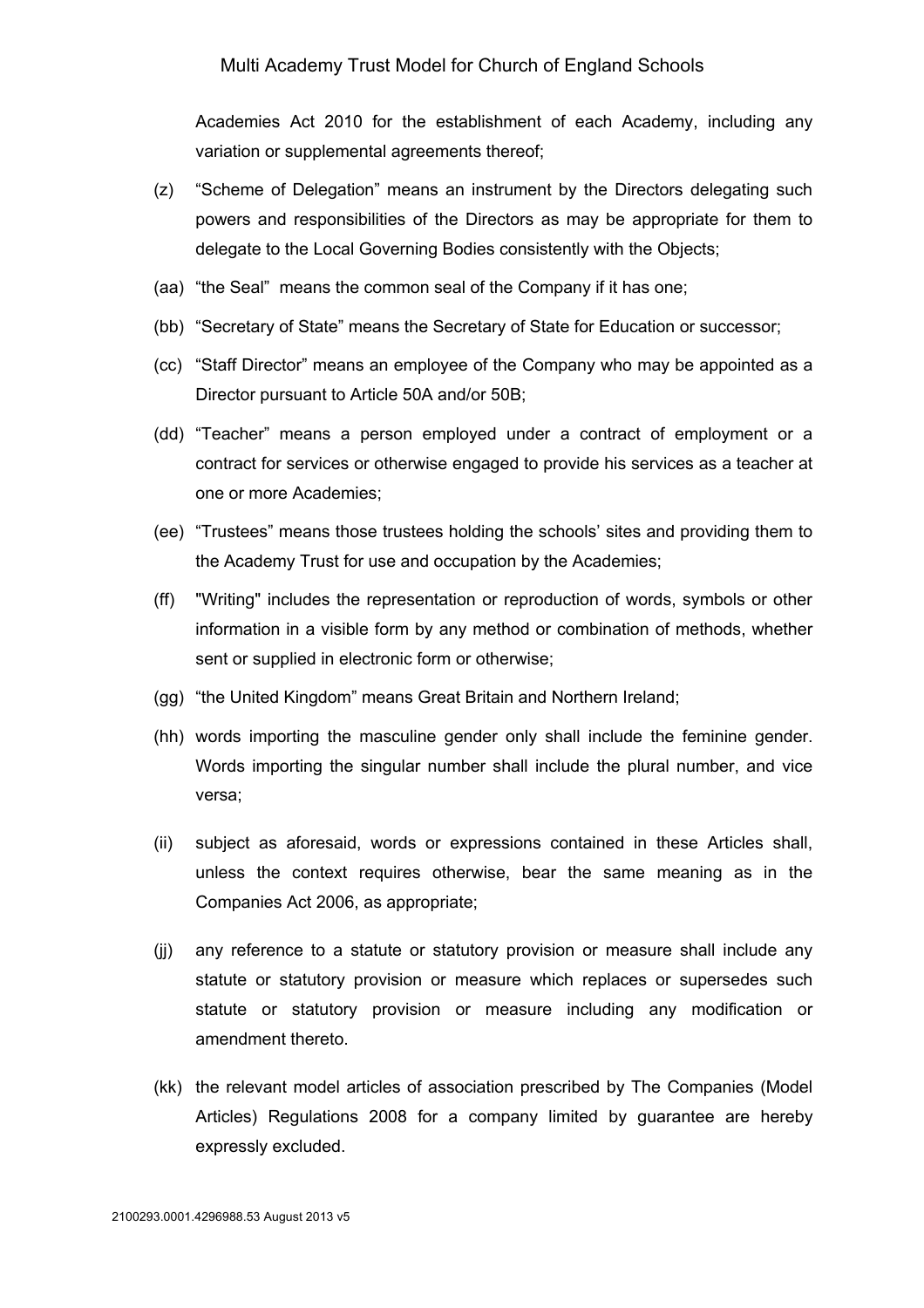- 2. The Company's name is Dayspring Trust (and in this document it is called "**the Company**").
- 3. The Company's Office is to be situated in England and Wales.

### **OBJECTS**

- 4. The Company's objects ("**the Objects**") are specifically restricted to the following:
- 4.1 to advance for the public benefit education in the United Kingdom, in particular but without prejudice to the generality of the foregoing by establishing, maintaining, carrying on, managing and developing Academies which shall offer a broad and balanced curriculum and which shall include:
	- (i) Church of England schools designated as such which shall be conducted in accordance with the principles, practices and tenets of the Church of England both generally and in particular in relation to arranging for religious education and daily acts of worship, and having regard to any advice issued by the Diocesan Board of Education; and
	- (ii) other Academies whether with or without a designated religious character; but in relation to each of the Academies to recognise and support their individual ethos, whether or not designated Church of England.
- 4.2 [to promote for the benefit of the inhabitants of the localities of the Academies and the surrounding areas the provision of facilities for sport, recreation or other leisure time occupation of individuals who have need of such facilities by reason of their youth, age, infirmity or disablement, financial hardship or social and economic circumstances or for the public at large in the interests of social welfare and with the object of improving the condition of life of the said inhabitants.]
- 5. In furtherance of the Objects but not further or otherwise the Company may exercise the following powers:
	- (a) to draw, make, accept, endorse, discount, execute and issue promissory notes, bills, cheques and other instruments, and to operate bank accounts in the name of the Company;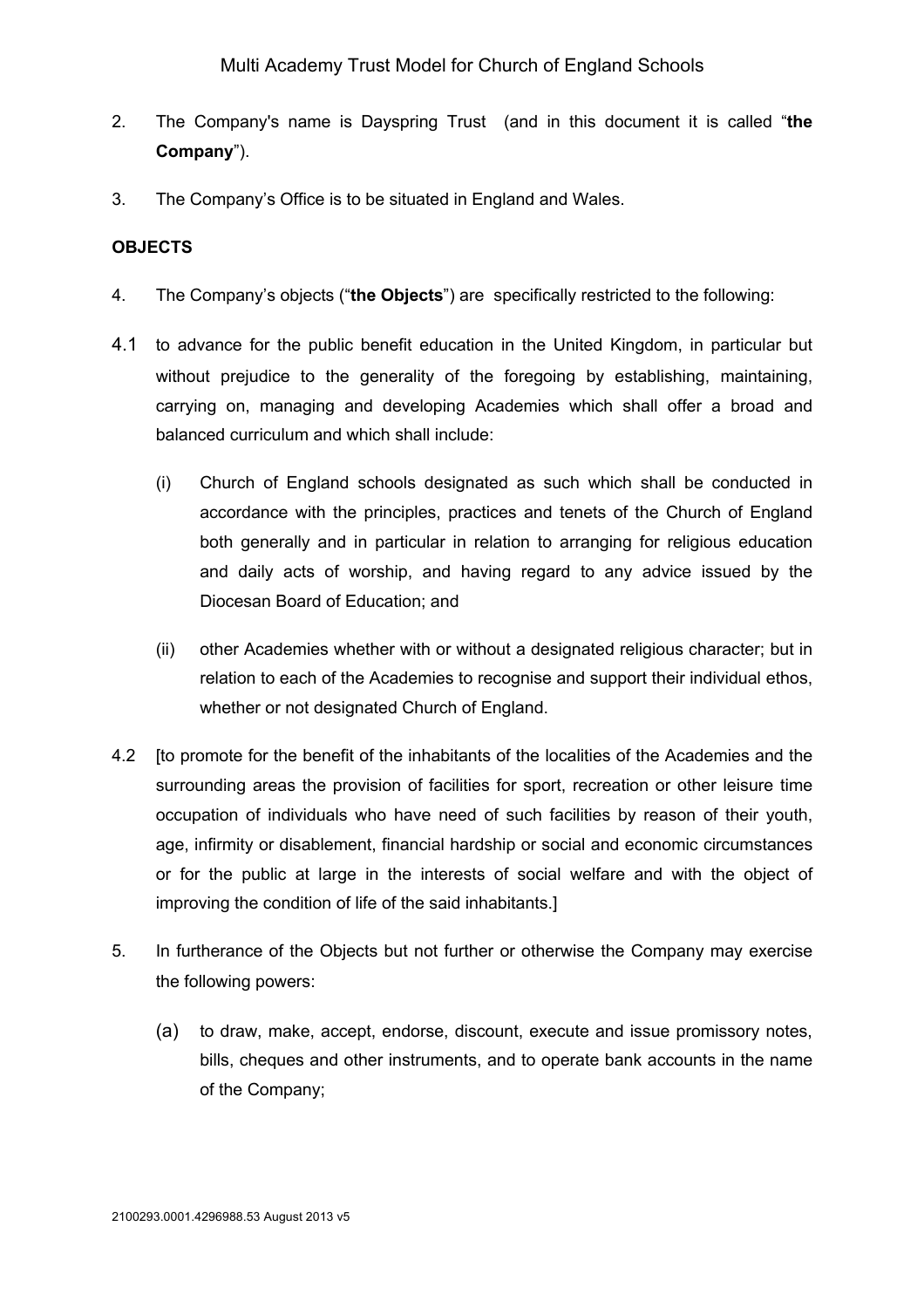- (b) to raise funds and to invite and receive contributions provided that in raising funds the Company shall not undertake any substantial permanent trading activities and shall conform to any relevant statutory regulations;
- (c) (subject to such further consents as may be required by law or as may be required from the Trustees as landlords/licensors where this is the case) to acquire, alter, improve and charge or otherwise dispose of property;
- (d) subject to Article 6 below to employ such staff, as are necessary for the proper pursuit of the Objects (including the maintenance of an effective Church of England ethos in relation to Academies falling within Article 4(i)) and to make all reasonable and necessary provision for the payments of pensions and superannuation to staff and their dependants;
- (e) to establish or support, whether financially or otherwise, any charitable trusts, associations or institutions formed for all or any of the Object;
- (f) to co-operate with other charities, other independent schools, schools maintained by a local authority, 16-19 Academies, alternative provision Academies, institutions within the further education sector, voluntary bodies and statutory authorities operating in furtherance of the Objects and to exchange information and advice with them;
- (g) to pay out of funds of the Company the costs, charges and expenses of and incidental to the formation and registration of the Company:
- (h) to establish, maintain, carry on, manage and develop the Academies at locations to be determined by the Directors;
- (i) to offer scholarships, exhibitions, prizes and awards to pupils and former pupils, and otherwise to encourage and assist pupils and former pupils;
- (j) to provide educational facilities and services to students of all ages and the wider community for the public benefit;
- (k) to carry out research into the development and application of new techniques in education and to their approach to curriculum development and delivery and to publish the results of such research, and to develop means of benefiting from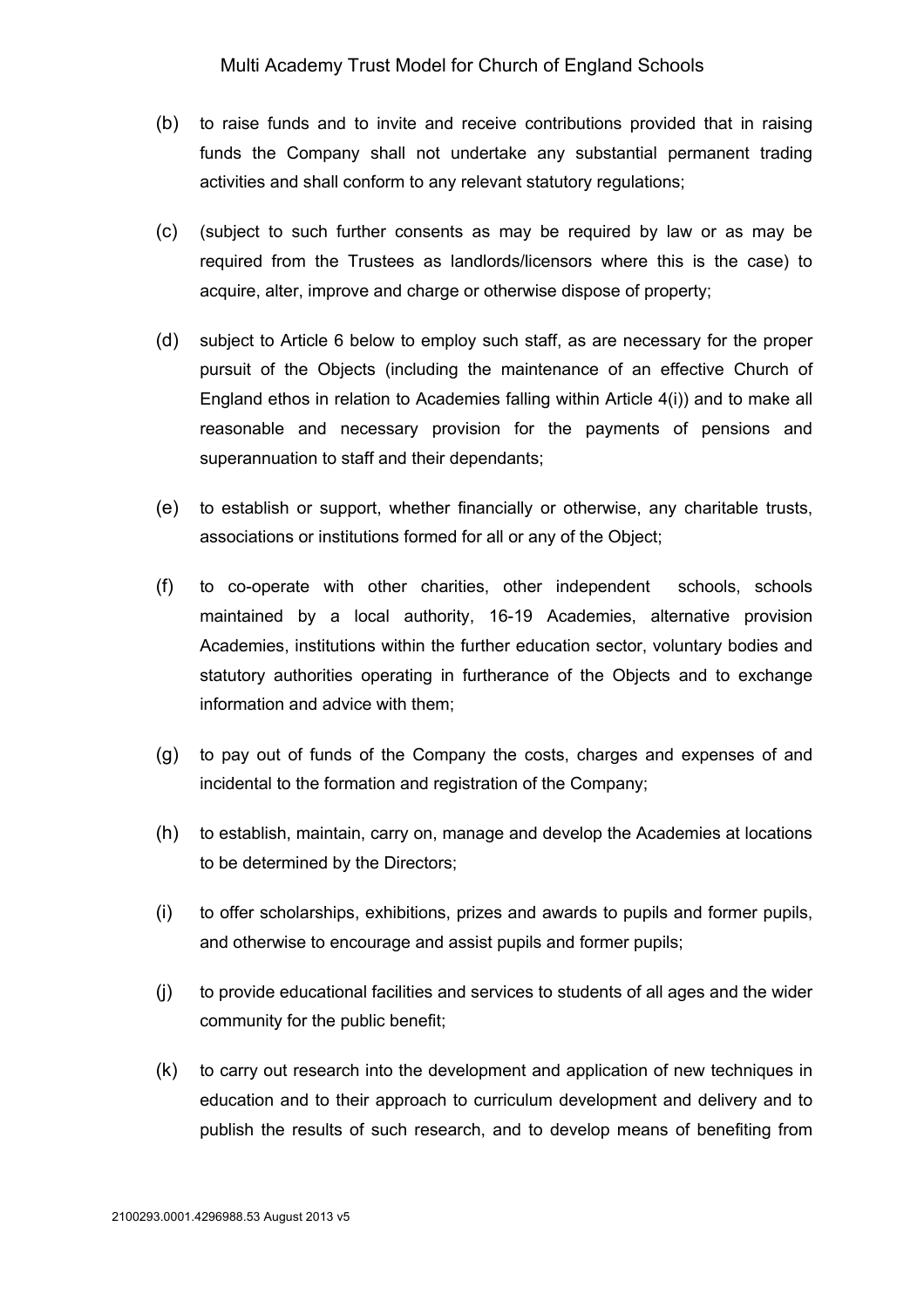application of the experience of industry, commerce, other schools and the voluntary sector to the education of pupils in academies;

- (l) subject to such consents as may be required from the Trustees or otherwise required by law and/or by any contract entered into by or on behalf of the Company, to borrow and raise money for the furtherance of the Objects in such manner and on such security as the Company may think fit;
- (m) to deposit or invest any funds of the Company not immediately required for the furtherance of its Objects (but to invest only after obtaining such advice from a Financial Expert as the Directors consider necessary and having regard to the suitability of investments and the need for diversification);
- (n) to delegate the management of investments to a Financial Expert, but only on terms that:
	- (i) the investment policy is set down in writing for the Financial Expert by the Directors;
	- (ii) every transaction is reported promptly to the Directors;
	- (iii) the performance of the investments is reviewed regularly with the Directors;
	- (iv) the Directors are entitled to cancel the delegation arrangement at any time;
	- (v) the investment policy and the delegation arrangement are reviewed at least once an Academy Financial Year;
	- (vi) all payments due to the financial expert are on a scale or at a level which is agreed in advance and are notified promptly to the Directors on receipt; and
	- (vii) the Financial Expert must not do anything outside the powers of the Directors;
- (o) to arrange for investments or other property of the Company to be held in the name of a nominee company acting under the control of the Directors or of a Financial Expert acting under their instructions, and to pay any reasonable fee required:
- (p) to provide indemnity insurance to Directors and the members of any Local Governing Body (to the extent necessary) in accordance with, and subject to the conditions of section 232 to 235 of the Companies Act 2006, section 189 of the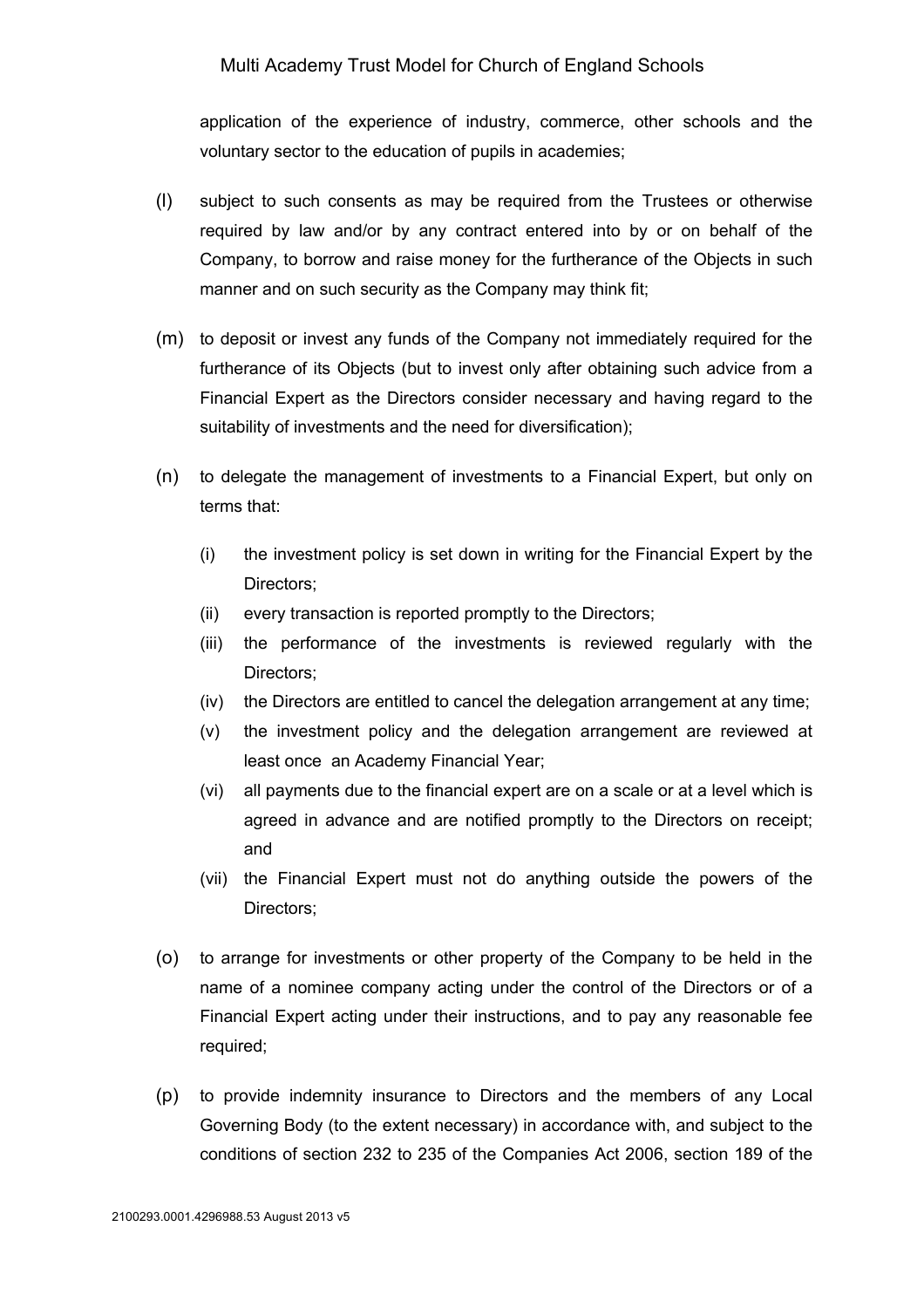Charities Act 2011 or any other provision of law applicable to charitable companies and any such indemnity is limited accordingly;

- (q) to establish subsidiary companies to carry on any trade or business for the purpose of raising funds for the Company;
- (r) to do all such other lawful things as are necessary for or are incidental to or conducive to the achievement of the Objects and appropriate to the religious character of the Academy.
- 6.1 The income and property of the Company shall be applied solely towards the promotion of the Object.
- 6.2 None of the income or property of the Company may be paid or transferred directly or indirectly by way of dividend bonus or otherwise by way of profit to any Member. Nonetheless a Member of the Company who is not also a Director may:
	- (a) benefit as a beneficiary of the Company;
	- (b) be paid reasonable and proper remuneration for any goods or services supplied to the Company;
	- (c) be paid rent for premises let by the Member of the Company if the amount of the rent and other terms of the letting are reasonable and proper; and
	- (d) be paid interest on money lent to the Company at a reasonable and proper rate, such rate not to exceed 2 per cent per annum below the base lending rate of a UK clearing bank selected by the Directors, or 0.5%, whichever is the higher.
- 6.3 A Director may benefit from any indemnity insurance purchased at the Company's expense to cover the liability of the Directors which by virtue of any rule of law would otherwise attach to them in respect of any negligence, default or breach of trust or breach of duty of which they may be guilty in relation to the Company: provided that any such insurance shall not extend to:
	- (i) any claim arising from any act or omission which Directors knew to be a breach of trust or breach of duty or which was committed by the Directors in reckless disregard to whether it was a breach of trust or breach of duty or not; and,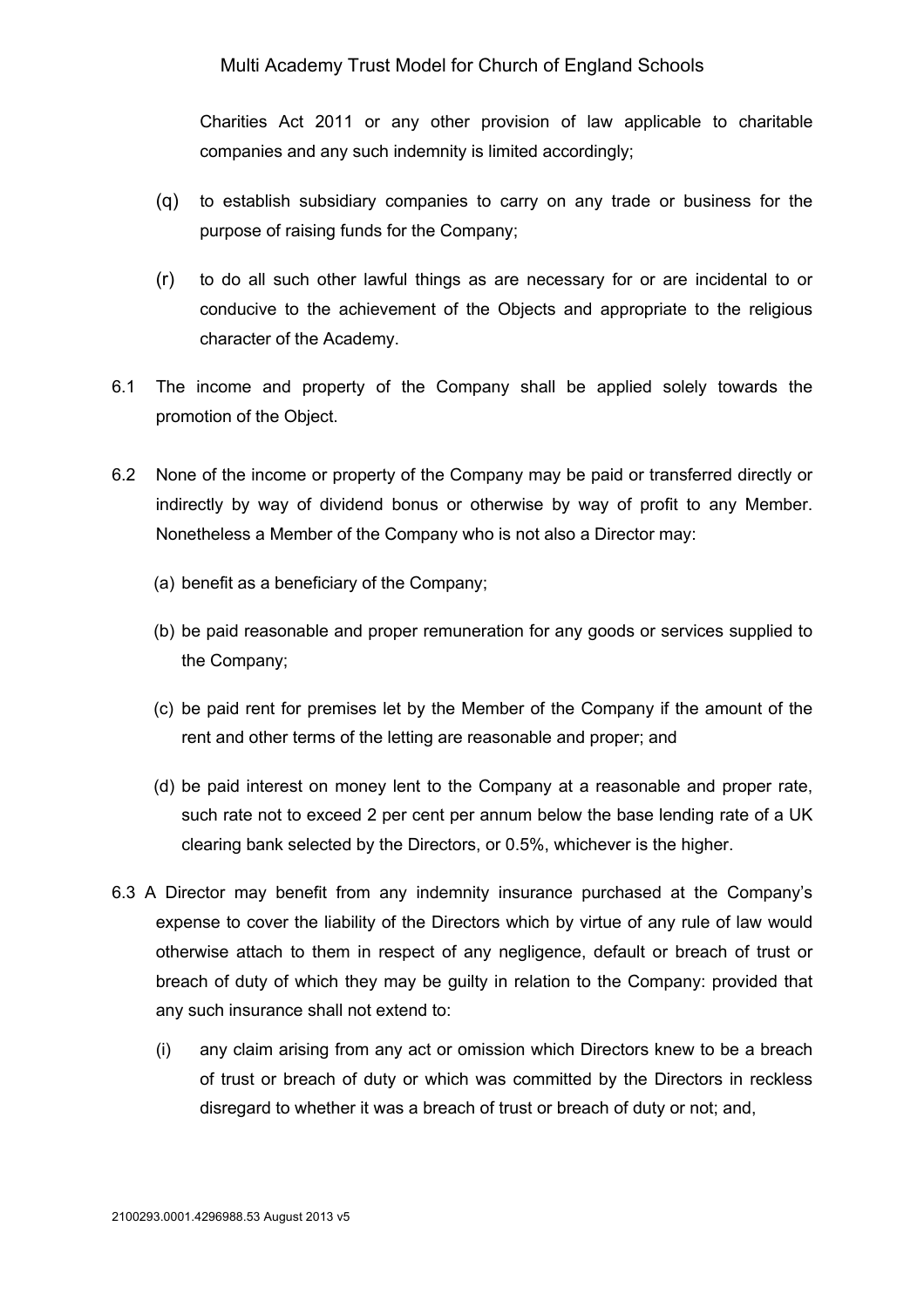(ii) provided also that any such insurance shall not extend to the costs of any unsuccessful defence to a criminal prosecution brought against the Directors in their capacity as directors of the Company.

Further, this Article does not authorise a Director to benefit from any indemnity insurance that would be rendered void by any provision of the Companies Act 2006, the Charities Act 2011 or any other provision of law.

- 6.4 A company, which has shares listed on a recognised stock exchange and of which any one Director holds no more than 1% of the issued capital of that company, may receive fees, remuneration or other benefit in money or money's worth from the Company.
- 6.5 A Director may at the discretion of the Directors be reimbursed from the property of the Company for reasonable expenses properly incurred by him or her when acting on behalf of the Company, but excluding expenses in connection with foreign travel.
- 6.6 No Director may:
	- (a) buy any goods or services from the Company;
	- (b) sell goods, services, or any interest in land to the Company;
	- (c) be employed by, or receive any remuneration from the Company other than the Executive Headteacher;
	- (d) receive any other financial benefit from the Company unless:
		- (i) the payment is permitted by Article 6.7 and the Directors follow the procedure and observe the conditions set out in Article 6.8; or
		- (ii) the Directors obtain the prior written approval of the Charity Commission and fully comply with any procedures it prescribes.
- 6.7 Subject to Article 6.8, a Director may:
	- (a) receive a benefit from the Company in the capacity of a beneficiary of the Company;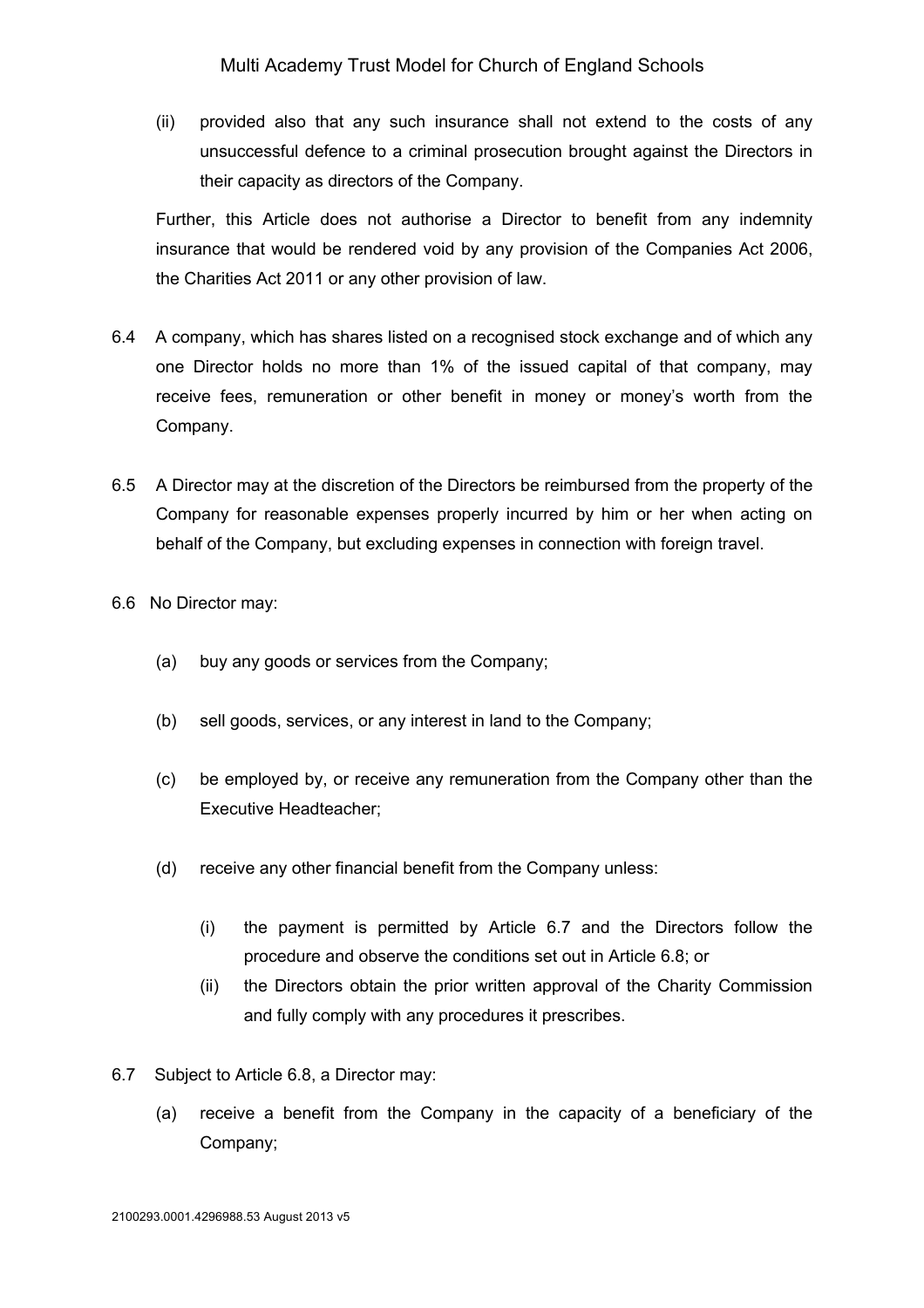- (b) be employed by the Company or enter into a contract for the supply of goods or services to the Company, other than for acting as a Director;
- (c) receive interest on money lent to the Company at a reasonable and proper rate not exceeding 2% per annum below the base rate of a clearing bank to be selected by the Directors, or 0.5%, whichever is the higher; and
- (d) receive rent for premises let by the Director to the Company if the amount of the rent and the other terms of the lease are reasonable and proper.
- 6.8 The Company and its Directors may only rely upon the authority provided by Article 6.7 if each of the following conditions is satisfied:
	- (a) the remuneration or other sums paid to the Director do not exceed an amount that is reasonable in all the circumstances.
	- (b) the Director is absent from the part of any meeting at which there is discussion of:
		- (i) his or her employment, remuneration, or any matter concerning the contract, payment or benefit; or
		- (ii) his or her performance in the employment, or his or her performance of the contract; or
		- (iii) any proposal to enter into any other contract or arrangement with him or her or to confer any benefit upon him or her that would be permitted under Article 6.7; or
		- (iv) any other matter relating to a payment or the conferring of any benefit permitted by Article 6.7,
	- (c) the Director does not vote on any such matter and is not to be counted when calculating whether a quorum of Directors is present at the meeting;
	- (d) save in relation to employing or contracting with the Executive Headteacher the other Directors are satisfied that it is in the interests of the Company to employ or to contract with that Director rather than with someone who is not a Director. In reaching that decision the Directors must balance the advantage of employing a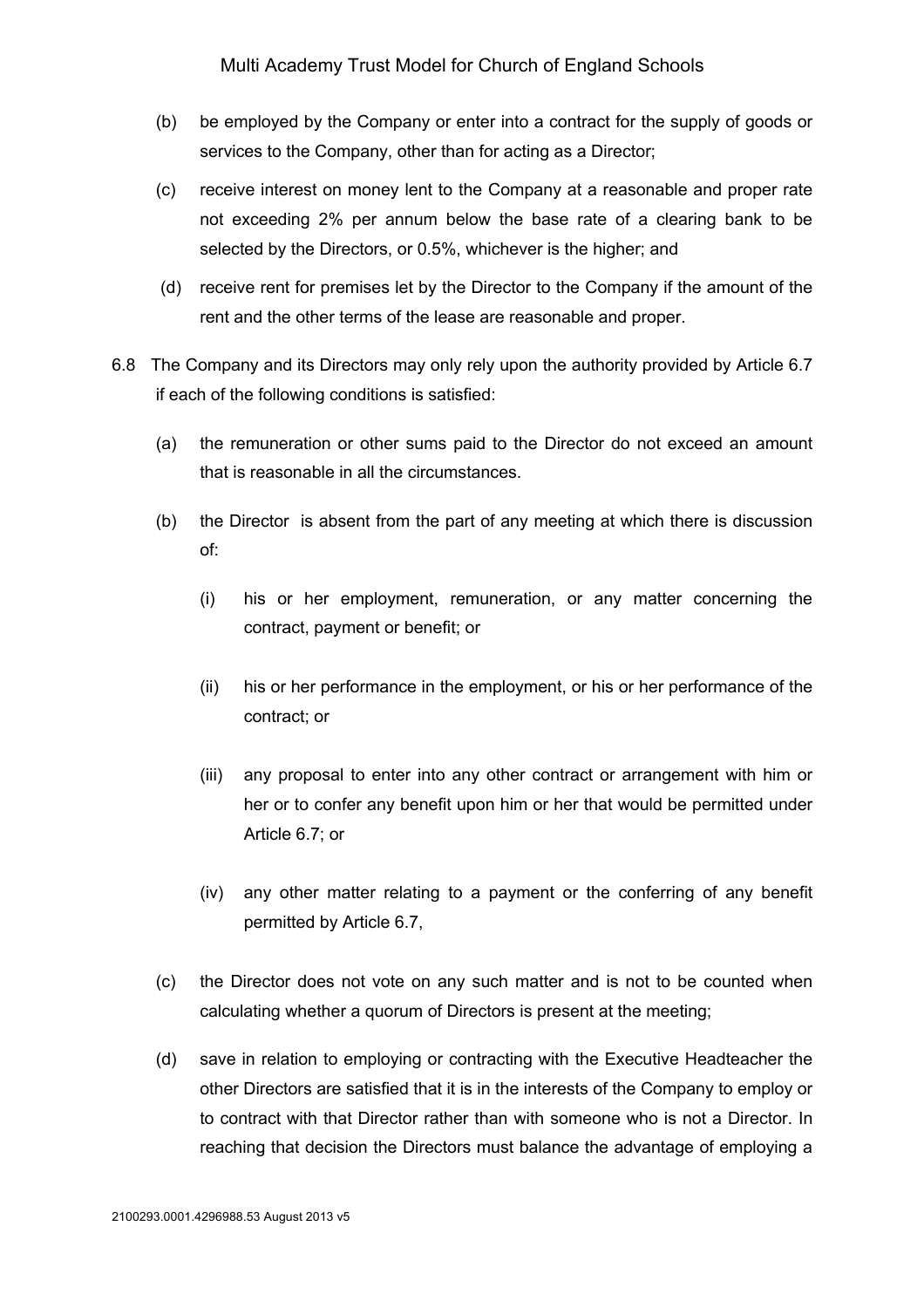Director against the disadvantages of doing so (especially the loss of the Director's services as a result of dealing with the Director's conflict of interest);

- (e) the reason for their decision is recorded by the Directors in the minute book; and
- (f) a majority of the Directors then in office have received no such payments or benefit.
- 6.8A The provision in Article 6.6(c) that no Director may be employed by or receive any remuneration from the Company (other than a Staff Director and the Executive Headteacher) does not apply to an employee of the Company who is subsequently elected or appointed as a Director save that this Article shall only allow such a Director to receive remuneration or benefit from the Company in his capacity as an employee of the Company and provided that the procedure as set out in Articles 6.8(b)(i), (ii) and 6.8 (c) is followed.
- 6.9 In Articles 6.2 6.9:
	- (a) "company" shall include any company in which the Company:
		- holds more than 50% of the shares; or
		- controls more than 50% of the voting rights attached to the shares; or
		- has the right to appoint one or more directors to the board of directors of the company;
	- (b) "Director" shall include any child, stepchild, parent, grandchild, grandparent, brother, sister, civil partner or spouse of the Director or any person living with the Director as his or her partner;
	- (c) the employment or remuneration of a Director includes the engagement or remuneration of any firm or company in which the Director is:
		- (i) a partner;
		- (ii) an employee;
		- (iii) a consultant;
		- (iv) a director;
		- (v) a member; or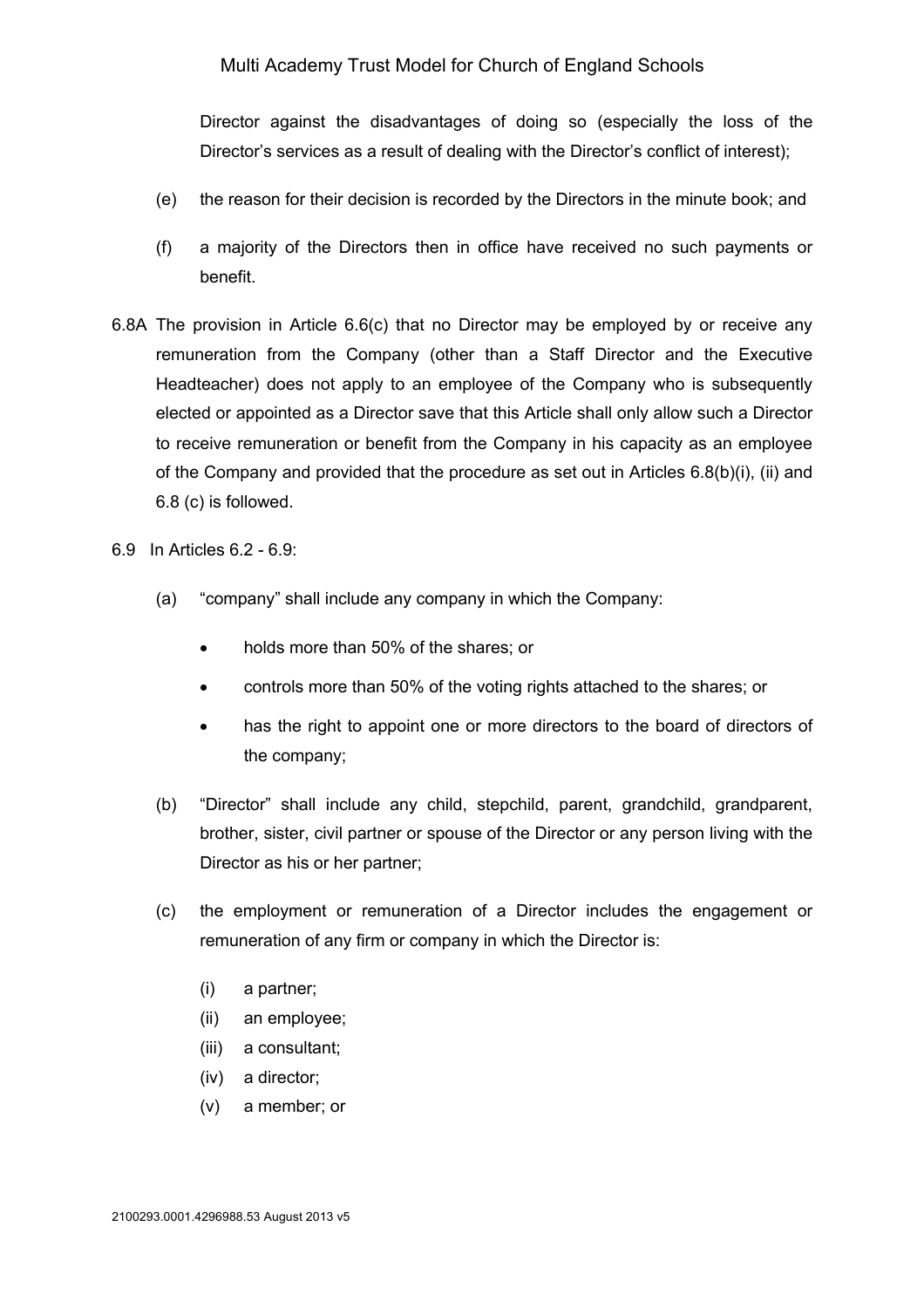- (vi) a shareholder, unless the shares of the company are listed on a recognised stock exchange and the Director holds less than 1% of the issued capital.
- 7. The liability of the Members of the Company is limited.
- 8. Every Member of the Company undertakes to contribute such amount as may be required (not exceeding £10) to the Company's assets if it should be wound up while he or she is a Member or within one year after he or she ceases to be a Member, for payment of the Company's debts and liabilities before he or she ceases to be a Member, and of the costs, charges and expenses of winding up, and for the adjustment of the rights of the contributories among themselves.
- 9. If the Company is wound up or dissolved and after all its debts and liabilities (including any under section 2 of the Academies Act 2010) have been satisfied there remains any property it shall not be paid to or distributed among the Members of the Company, but shall be given or transferred to some other charity or charities having objects similar to the Objects which prohibits the distribution of its or their income and property to an extent at least as great as is imposed on the Company by Article 6 above, chosen by the Members of the Company at or before the time of dissolution and if that cannot be done then to some other charitable object.
- 10. No alteration or addition shall be made to or in the provisions of the Memorandum and/or Articles without the written consent of the Trustees and the Diocesan Board of Education.
- 11. No alteration or addition shall be made to or in the provisions of the Articles which would have the effect (a) that the Company would cease to be a company to which section 60 of the Companies Act 2006 applies; or (b) that the Company would cease to be a charity.

#### **MEMBERS**

- 12. The Members of the Company shall comprise:
	- (a) the signatories to the Memorandum, who shall be:
		- (i) the Bishop of Durham (being a corporation sole);
		- (ii) the Durham Diocesan Board of Finance;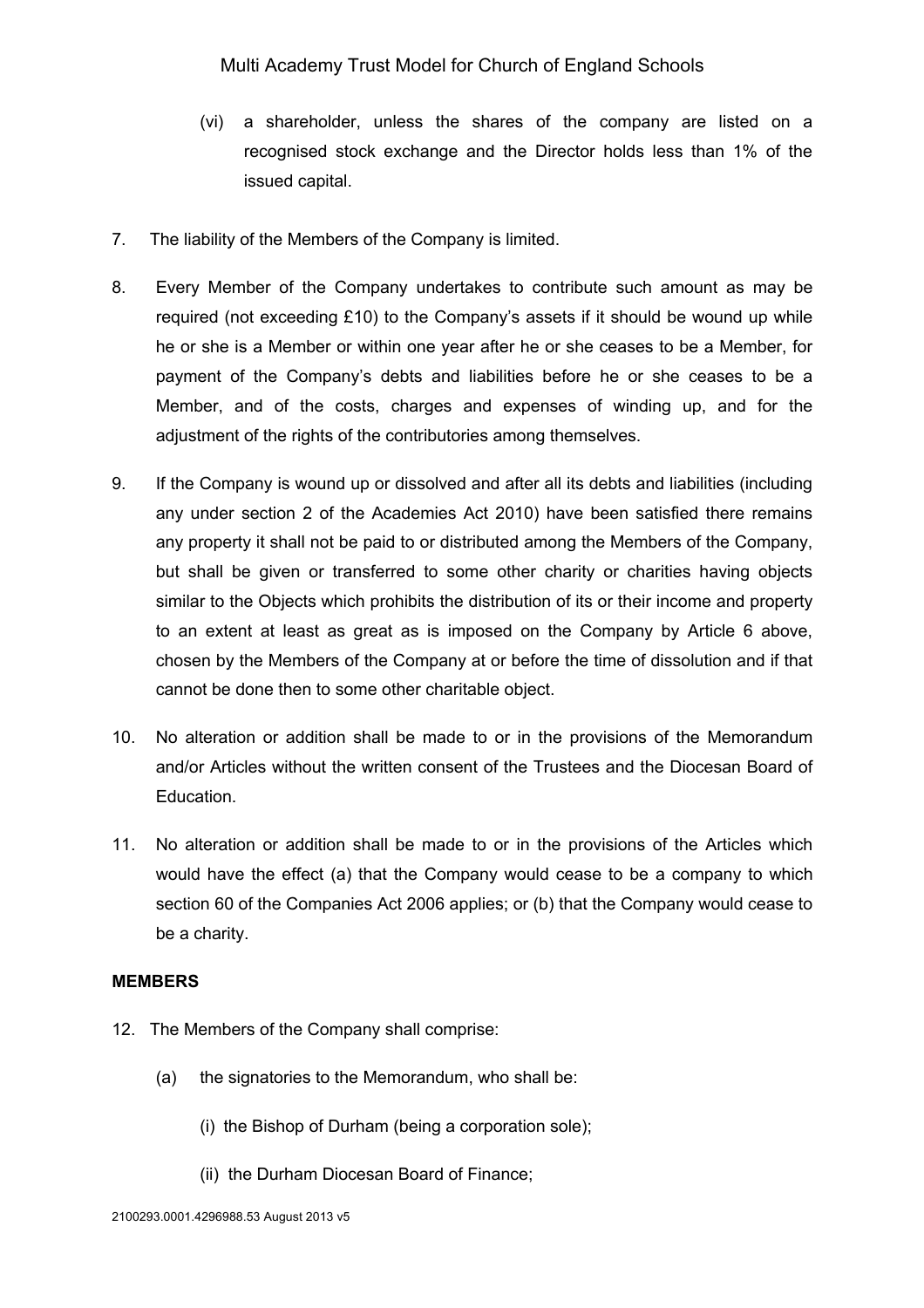- (iii) the Diocese of Durham Education Trust;
- (b) the chairman of the Directors; and
- (c) any person appointed under Article 16.
- 13. Subject to Article 18, each of the persons entitled to appoint Members in Article 12 shall have the right from time to time by written notice delivered to the Office to remove any Member appointed by them and to appoint a replacement Member to fill a vacancy whether resulting from such removal or otherwise.
- 14. If any of the persons entitled to appoint Members in Article 12:
	- (a) in the case of an individual, die or become legally incapacitated;
	- (b) in the case of a corporate entity, cease to exist and are not replaced by a successor institution; or
	- (c) becomes insolvent or makes any arrangement or composition with their creditors generally,

their right to appoint Members under these Articles shall vest in the remaining Members.

- 15. Membership will terminate automatically if:
	- (a) a Member (which is a corporate entity) ceases to exist and is not replaced by a successor institution;
	- (b) a Member (who is an individual) dies or becomes legally incapacitated or otherwise incapable by reason of illness or injury of managing and administering his or her own affairs;
	- (c) a Member becomes insolvent or makes any arrangement or composition with that Member's creditors generally;
	- (d) a Member resigns or is removed as a Member in accordance with Article 16 or 18;
	- (e) in the case of a Member who is a member of a Local Governing Body, he ceases to hold office as member of that Local Governing Body; or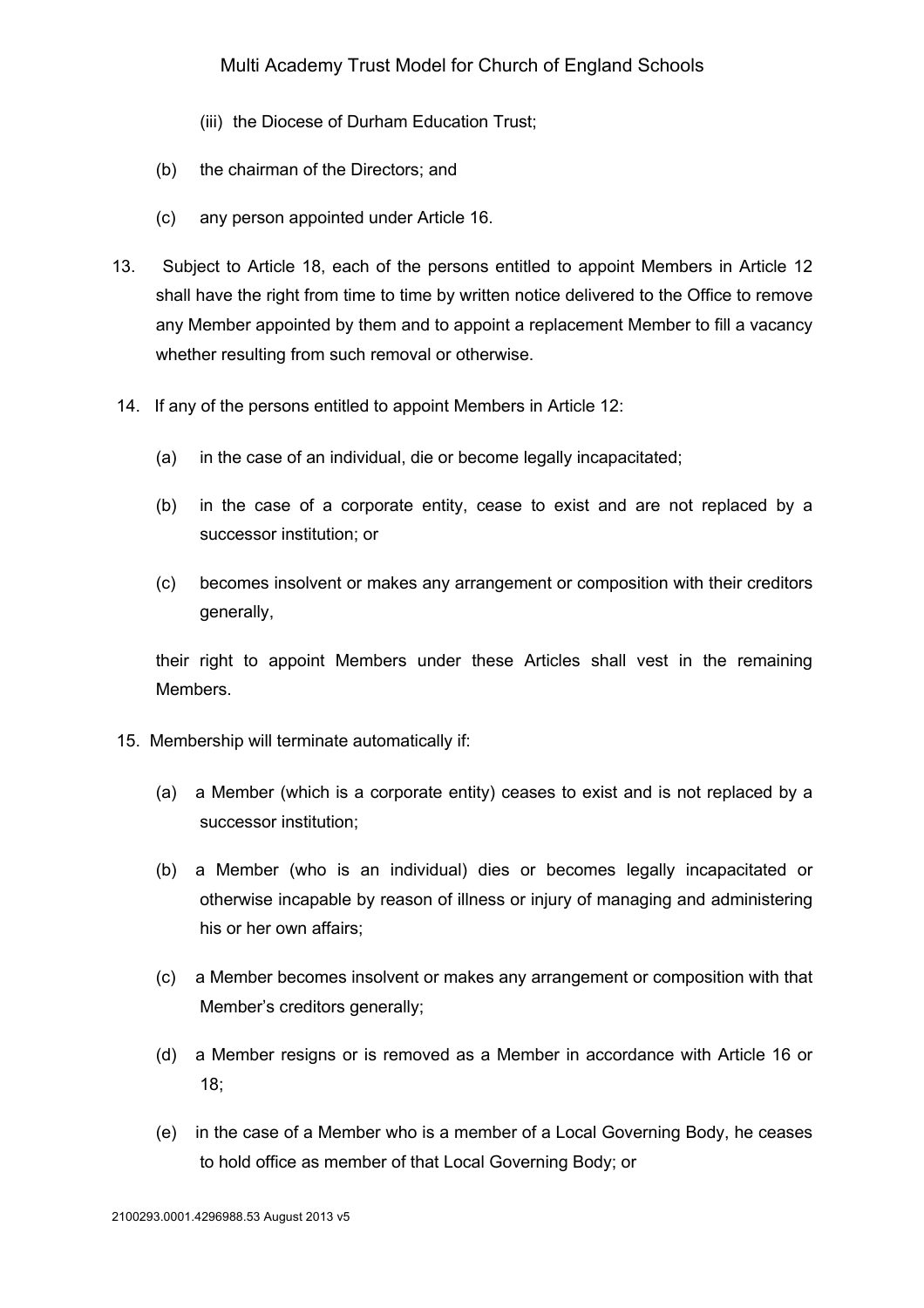- (f) in the case of a Member who is also a Director, when his term of office as a Director ceases, and in the case of the chair of the Directors when his term of office as the chair ceases.
- 16. The Members with the written consent of the Diocesan Board of Education may agree by passing a special resolution to appoint such additional Members as they think fit and may agree by passing a special resolution to remove any such additional Members provided that such appointment or removal is in the interests of the Company.
- 17. Every person nominated to be a Member of the Company shall either sign a written consent to become a Member or sign the register of Members on becoming a Member.
- 18. Any Member may resign provided that after such resignation the number of Members is not less than three. A Member shall cease to be one immediately on the receipt by the Company of a notice in writing signed by the person or persons entitled to remove him under Articles 13 or 16 provided that no such notice shall take effect when the number of Members is less than three unless it contains or is accompanied by the appointment of a replacement Member.

#### **GENERAL MEETINGS**

- 19. The Company shall hold an Annual General Meeting each year in addition to any other meetings in that year, and shall specify the meeting as such in the notices calling it; and not more than fifteen months shall elapse between the date of one Annual General Meeting of the Company and that of the next. Provided that so long as the Company holds its first Annual General Meeting within eighteen months of its incorporation, it need not hold it in the year of its incorporation or in the following year. The Annual General Meeting shall be held at such time and place as the Directors shall appoint. All general meetings other than Annual General Meetings shall be called General Meetings.
- 20. The Directors may call general meetings and, on the requisition of Members pursuant to the provisions of the Companies Act 2006, shall forthwith proceed to convene a general meeting in accordance with that Act. If there are not within the United Kingdom sufficient Directors to call a general meeting, any Director or any Member of the Company may call a general meeting.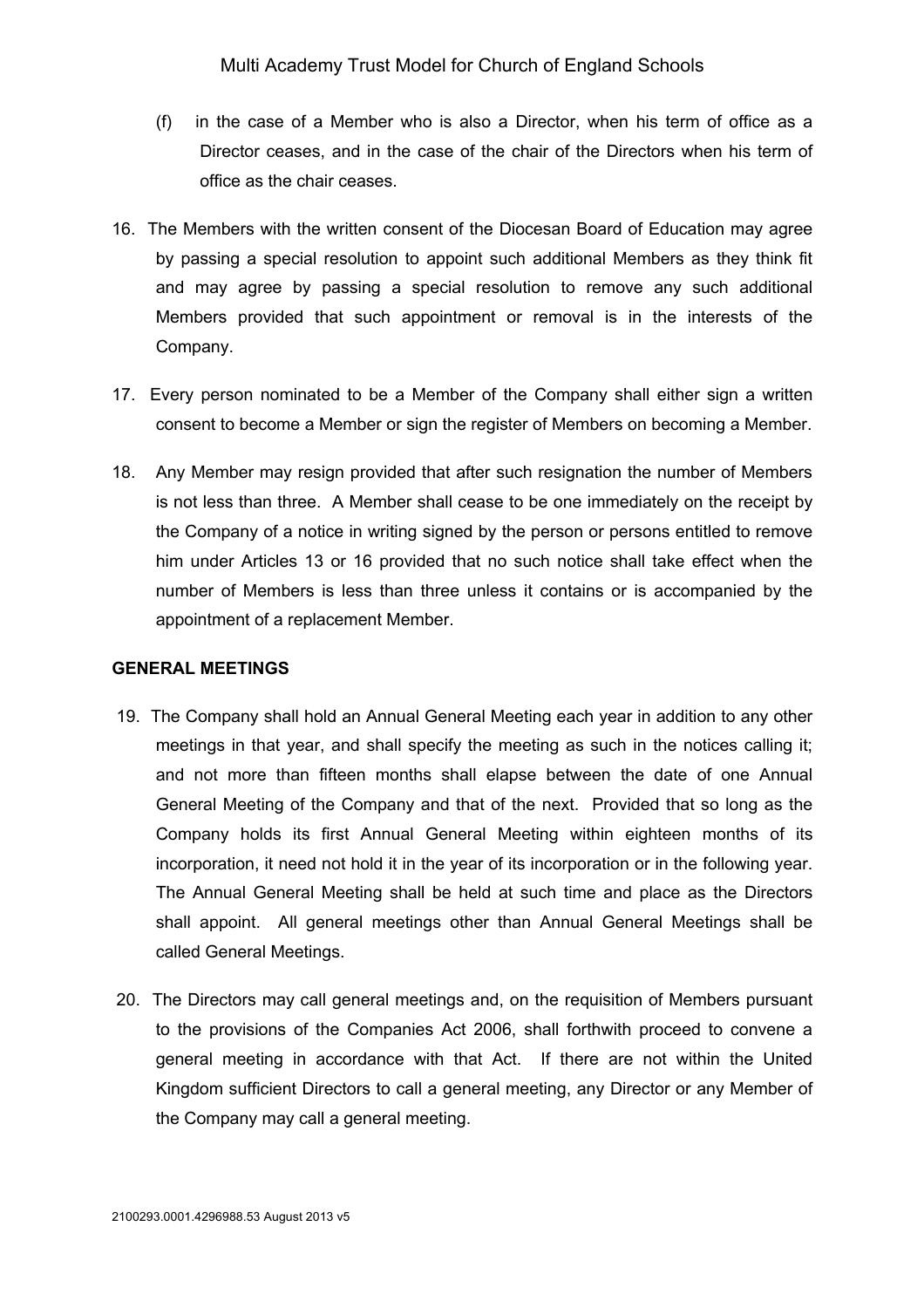### **NOTICE OF GENERAL MEETINGS**

21. General meetings shall be called by at least fourteen Clear Days' notice but a general meeting may be called by shorter notice if it is so agreed by a majority in number of Members having a right to attend and vote and together representing not less than 90% of the total voting rights at that meeting.

The notice shall specify the date, time and place of the meeting and the general nature of the business to be transacted and, in the case of an Annual General Meeting, shall specify the meeting as such. The notice shall also state that the Member is entitled to appoint a proxy. If a special resolution is to be proposed, the notice must include the text of the proposed resolution and specify that it is proposed as a special resolution.

The notice shall be given to all the Members, to the Directors and auditors.

22. The accidental omission to give notice of a meeting to, or the non-receipt of notice of a meeting by, any person entitled to receive notice shall not invalidate the proceedings at that meeting.

### **PROCEEDINGS AT GENERAL MEETINGS**

- 23. No business shall be transacted at any meeting unless a quorum is present. A Member counts towards the quorum by being present either in person or by proxy. Two persons entitled to vote upon the business to be transacted, each being a Member or a proxy of a Member or a duly authorised representative of a Member organisation shall constitute a quorum.
- 24. If a quorum is not present within half an hour from the time appointed for the meeting, or if during a meeting a quorum ceases to be present, the meeting shall stand adjourned to the same day in the next week at the same time and place or to such time and place as the Directors may determine.
- 25. If present, the chairman, if any, of the Directors shall preside as chairman of the meeting
- 26. If the chairman of the Directors is not present within fifteen minutes after the time appointed for holding the meeting, the Members present and entitled to vote shall choose one of their number to be chairman.
- 27. A Director shall, notwithstanding that he is not a Member, be entitled to attend and speak at any general meeting.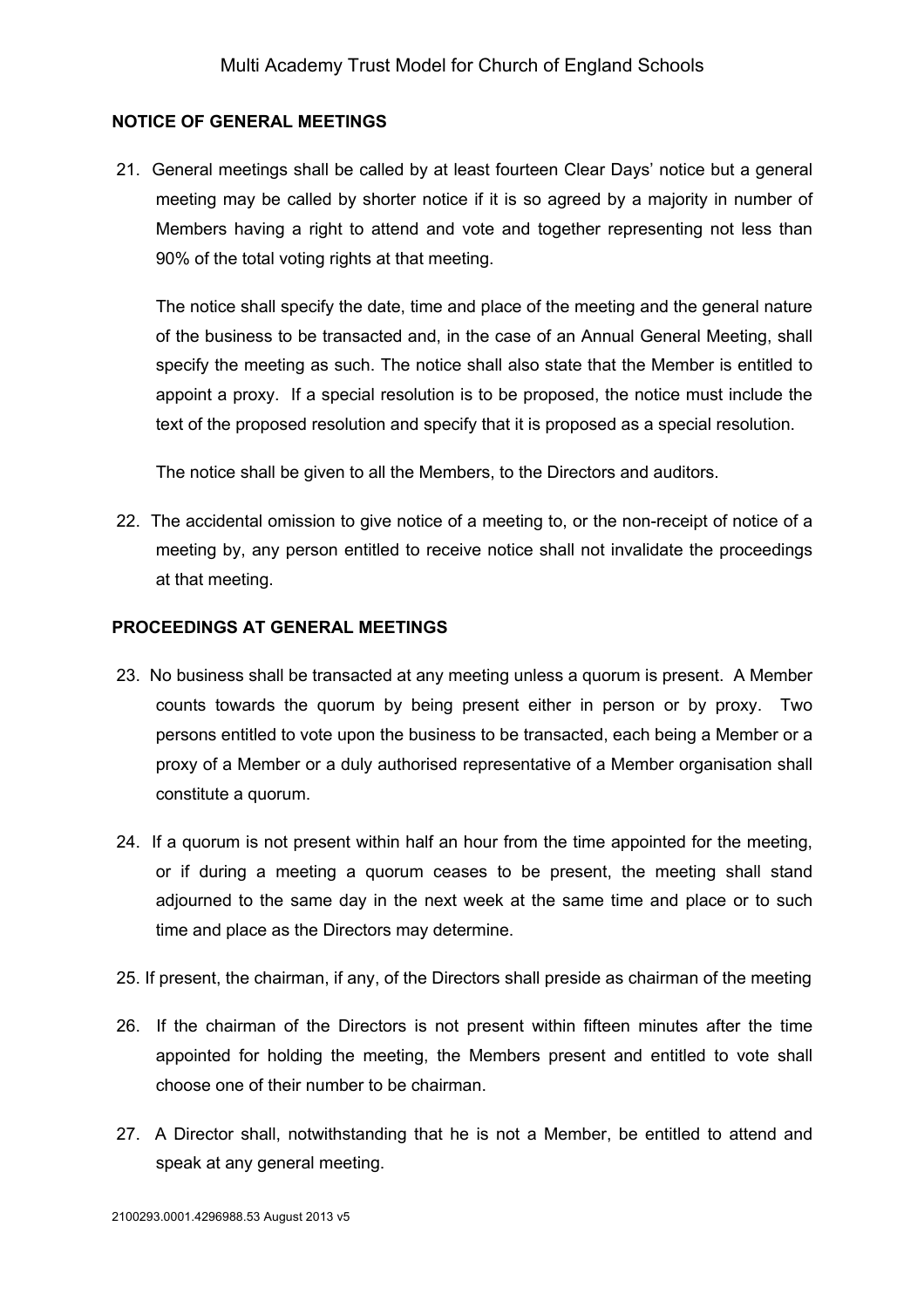- 28. The chairman may, with the consent of a majority of the Members at a meeting at which a quorum is present (and shall if so directed by the meeting), adjourn the meeting from time to time and from place to place, but no business shall be transacted at any adjourned meeting other than the business which might properly have been transacted at the meeting had the adjournment not taken place. When a meeting is adjourned for fourteen days or more, at least seven Clear Days' notice shall be given specifying the date, time and place of the adjourned meeting and the general nature of the business to be transacted. Otherwise it shall not be necessary to give any such notice.
- 29. A resolution put to the vote of the meeting shall be decided on a show of hands unless before, or on the declaration of the result of the show of hands, a poll is duly demanded. Subject to the provisions of the Companies Act 2006, a poll may be demanded:
	- (a) by the chairman; or
	- (b) by at least two Members having the right to vote at the meeting; or,
	- (c) by a Member or Members representing not less than one-tenth of the total voting rights of all the Members having the right to vote at the meeting.
- 30. Unless a poll is duly demanded a declaration by the chairman that a resolution has been carried or carried unanimously, or by a particular majority, or lost, or not carried by a particular majority and an entry to that effect in the minutes of the meeting shall be conclusive evidence of the fact without proof of the number or proportion of the votes recorded in favour of or against such resolution.
- 31. The demand for a poll may be withdrawn, before the poll is taken, but only with the consent of the chairman. The withdrawal of a demand for a poll shall not invalidate the result of a show of hands declared before the demand for the poll was made.
- 32. A poll shall be taken as the chairman directs and he may appoint scrutineers (who need not be Members) and fix a time, date and place for declaring the results. The result of the poll shall be deemed to be the resolution of the meeting at which the poll was demanded.
- 33. A poll demanded on the election of the chairman or on a question of adjournment shall be taken immediately. A poll demanded on any other question shall be taken either immediately or at such time, date and place as the chairman directs not being more than thirty days after the poll is demanded. The demand for a poll shall not prevent continuance of a meeting for the transaction of any business other than the question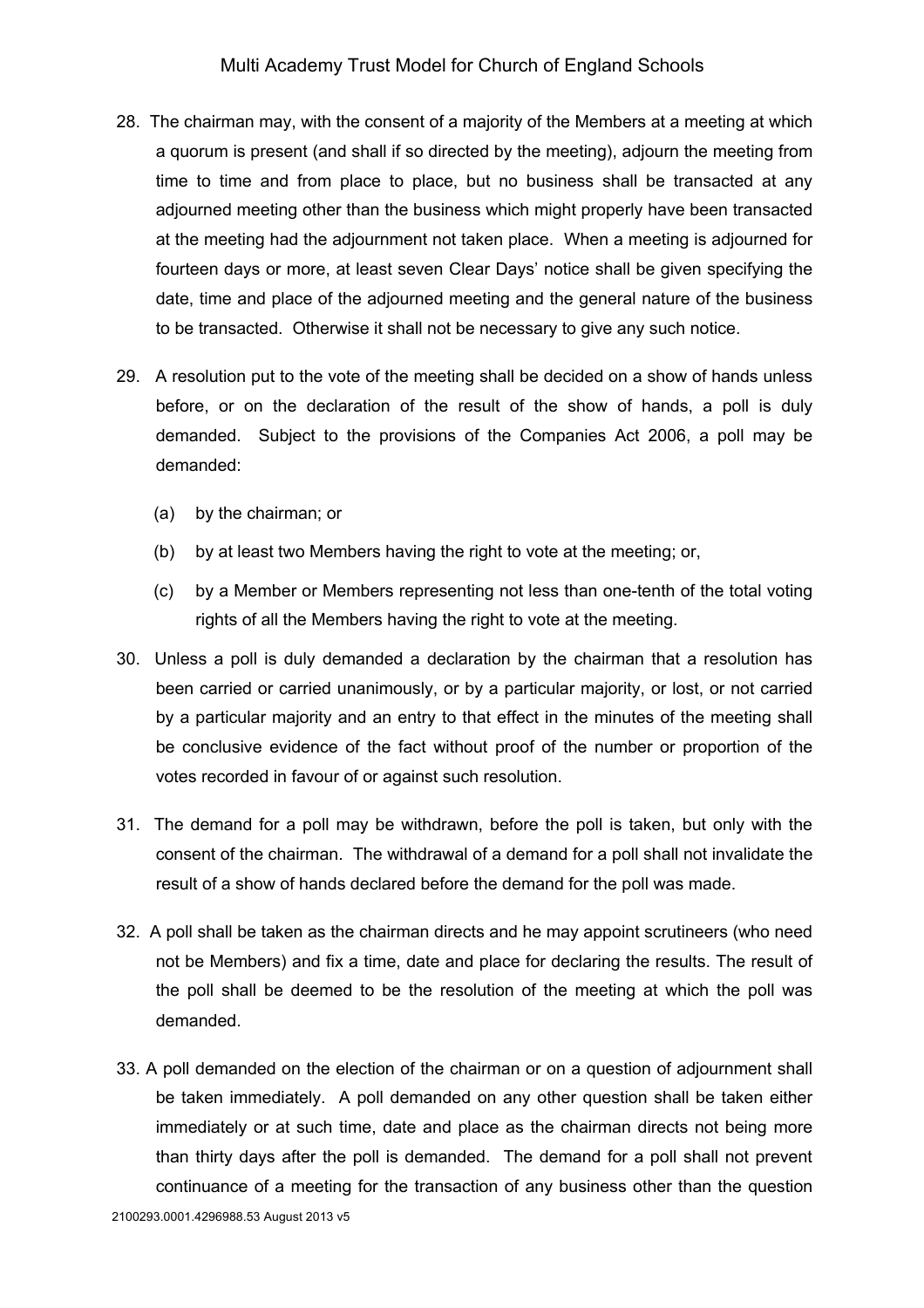on which the poll is demanded. If a poll is demanded before the declaration of the result of a show of hands and the demand is duly withdrawn, the meeting shall continue as if the demand had not been made.

- 34. No notice need be given of a poll not taken immediately if the time and place at which it is to be taken are announced at the meeting at which it is demanded. In other cases at least seven Clear Days' notice shall be given specifying the time and place at which the poll is to be taken.
- 35. Subject to the Companies Act 2006, a resolution in writing agreed by such number of Members as required if it had been proposed at a general meeting shall be as effectual as if it had been passed at a general meeting duly convened and held provided that a copy of the proposed resolution has been sent to every Member. The resolution may consist of several instruments in the like form each agreed by one or more Members.

#### **VOTES OF MEMBERS**

- 36. On the show of hands every Member present in person shall have one vote. On a poll every Member present in person or by proxy shall have one vote.
- 37. Not used.
- 38. No Member shall be entitled to vote at any general meeting unless all moneys then payable by him to the Company have been paid.
- 39. No objections shall be raised to the qualification of any person to vote at any general meeting except at the meeting or adjourned meeting at which the vote objected to is tendered, and every vote not disallowed at the meeting shall be valid. Any objection made in due time shall be referred to the chairman whose decision shall be final and conclusive.
- 40. An instrument appointing a proxy shall be in writing, signed by or on behalf of the appointer and shall be in the following form (or in a form as near thereto as circumstances allow or in any other form which is usual or which the Directors may approve) -

"I/We, …….., of ………, being a Member/Members of the above named Company, hereby appoint …… of ……, or in his absence, …….. of ……. as my/our proxy to attend, speak and vote in my/our name[s] and on my/our behalf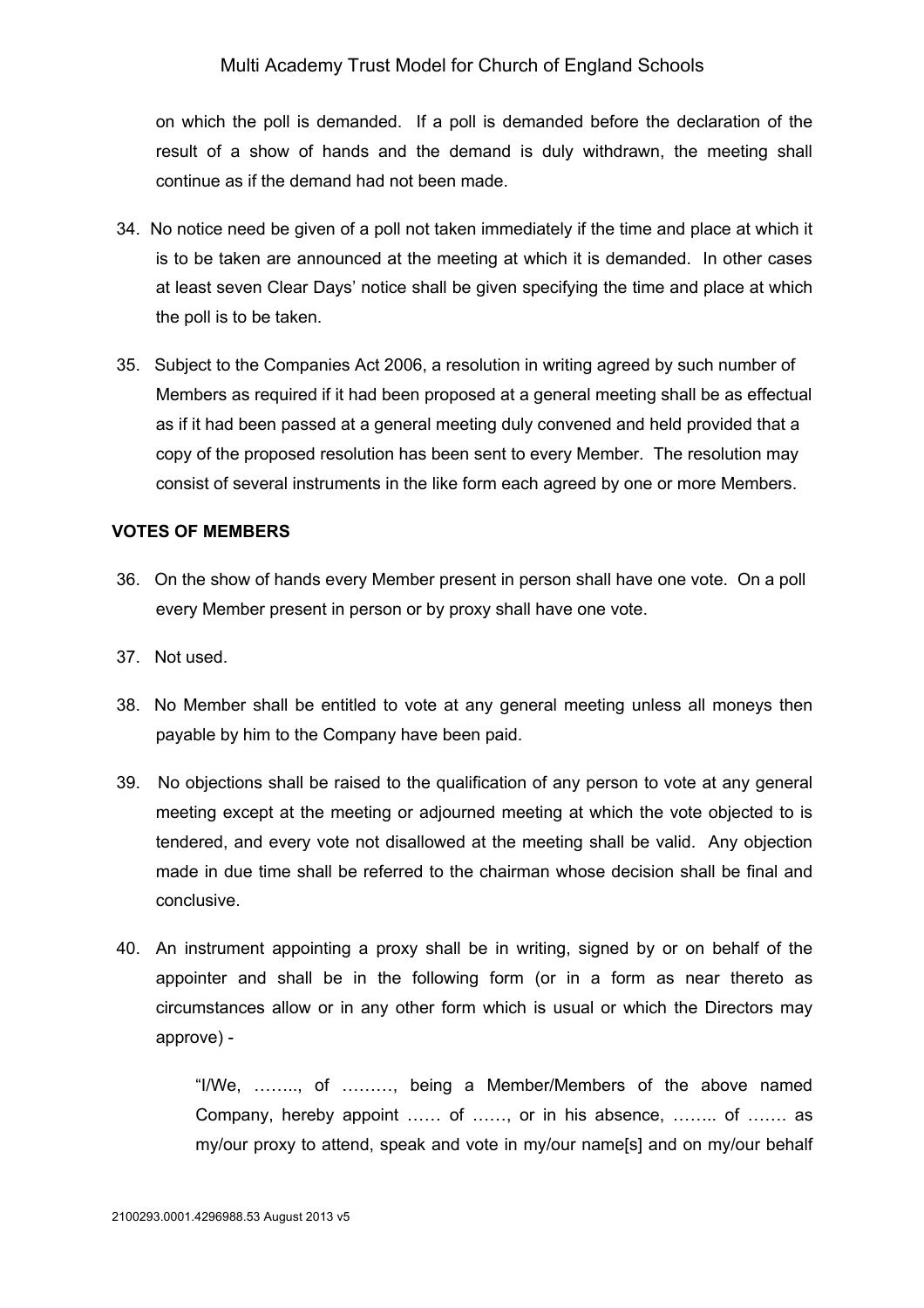at the annual general meeting/ general meeting of the Company to be held on …..20[ ], and at any adjournment thereof.

Signed on ..... 20[ ]"

41. Where it is desired to afford Members an opportunity of instructing the proxy how he shall act the instrument appointing a proxy shall be in the following form (or in a form as near thereto as circumstances allow or in any other form which is usual or which the Directors may approve) -

> "I/We, ……., of ……., being a Member/Members of the above-named Company, hereby appoint .... of ......., or in his absence, ..... of ......, as my/our proxy to attend, speak and vote in my/our name[s] and on my/our behalf at the annual general meeting/ general meeting of the Company, to be held on …. 20[ ], and at any adjournment thereof.

This form is to be used in respect of the resolutions mentioned below as follows:

Resolution No. 1 \*for \* against

Resolution No. 2 \*for \* against.

\* Strike out whichever is not desired.

Unless otherwise instructed, the proxy may vote as he thinks fit or abstain from voting,

Signed on …. 20[ ]"

- 42. The instrument appointing a proxy and any authority under which it is signed or a copy of such authority certified by a notary or in some other way approved by the Members may:
	- (a) be deposited at the Office or at such other place within the United Kingdom as is specified in the notice convening the meeting or in any instrument of proxy sent out by the Company in relation to the meeting not less than 48 hours before the time for holding the meeting or adjourned meeting at which the person named in the instrument proposes to vote, or
	- (b) in the case of a poll taken more than 48 hours after it is demanded, be deposited as aforesaid after the poll has been demanded and not less than 24 hours before the time appointed for the taking of the poll; or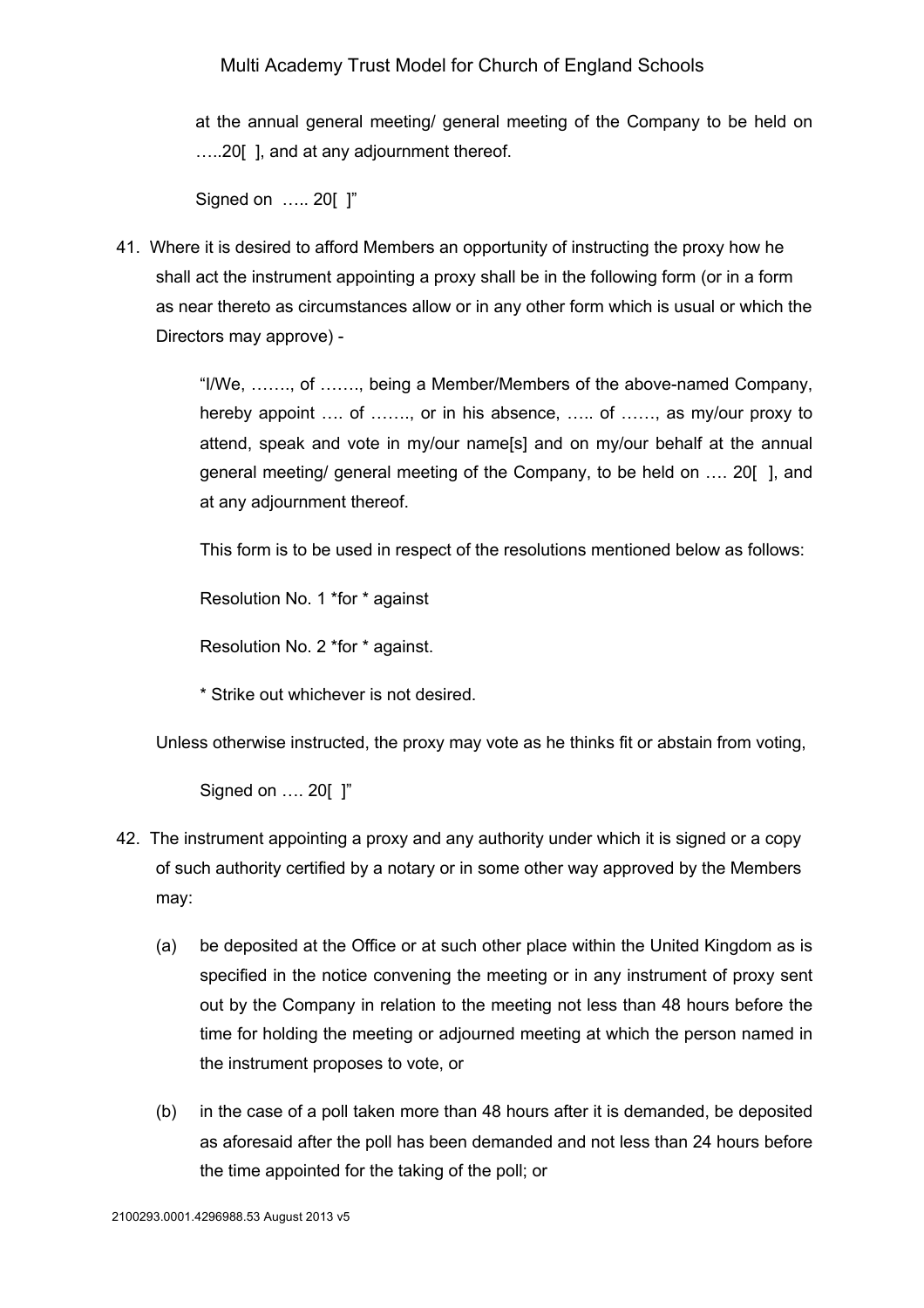(c) where the poll is not taken forthwith but is taken not more than 48 hours after it was demanded, be delivered at the meeting at which the poll was demanded to the chairman or to the Clerk or to any Director,

and an instrument of proxy which is not deposited or delivered in a manner so permitted shall be invalid.

- 43. A vote given or poll demanded by proxy or by the duly authorised representative of a corporation shall be valid notwithstanding the previous determination of the authority of the person voting or demanding a poll unless notice of the determination was received by the Company at the Office or at such other place at which the instrument of proxy was duly deposited before the commencement of the meeting or adjourned meeting at which the vote given or the poll demanded or (or in the case of a poll taken otherwise than on the same day as the meeting or adjourned meeting) the time appointed for taking the poll.
- 44. Any organisation which is a Member of the Company may by resolution of its board of directors or other governing body authorise such person as it thinks fit to act as its representative at any meeting of the Company, and the person so authorised shall be entitled to exercise the same powers on behalf of the organisation which he represents as that organisation could exercise if it were an individual Member of the Company.

### **DIRECTORS**

- 45. The number of Directors shall be not less than three, and (unless otherwise determined by ordinary resolution) shall be subject to a maximum of eight. Without prejudice to the generality of the foregoing, the total number of Directors who are employees of the Company shall not exceed one third of the total number of Directors and no appointment shall be made if merely the number of Directors who are employees of the Company shall exceed one third of the total number of Directors.
- 46. Subject to Articles 48-49, the Company shall have the following Directors:
	- (a) up to 7 Directors, appointed under Article 50; and
	- (b) the Executive Headteacher; and
	- (c) Parent Directors if appointed under Articles 53-56 in the event that no provision is made for parent representatives on Local Governing Bodies under Article 101A.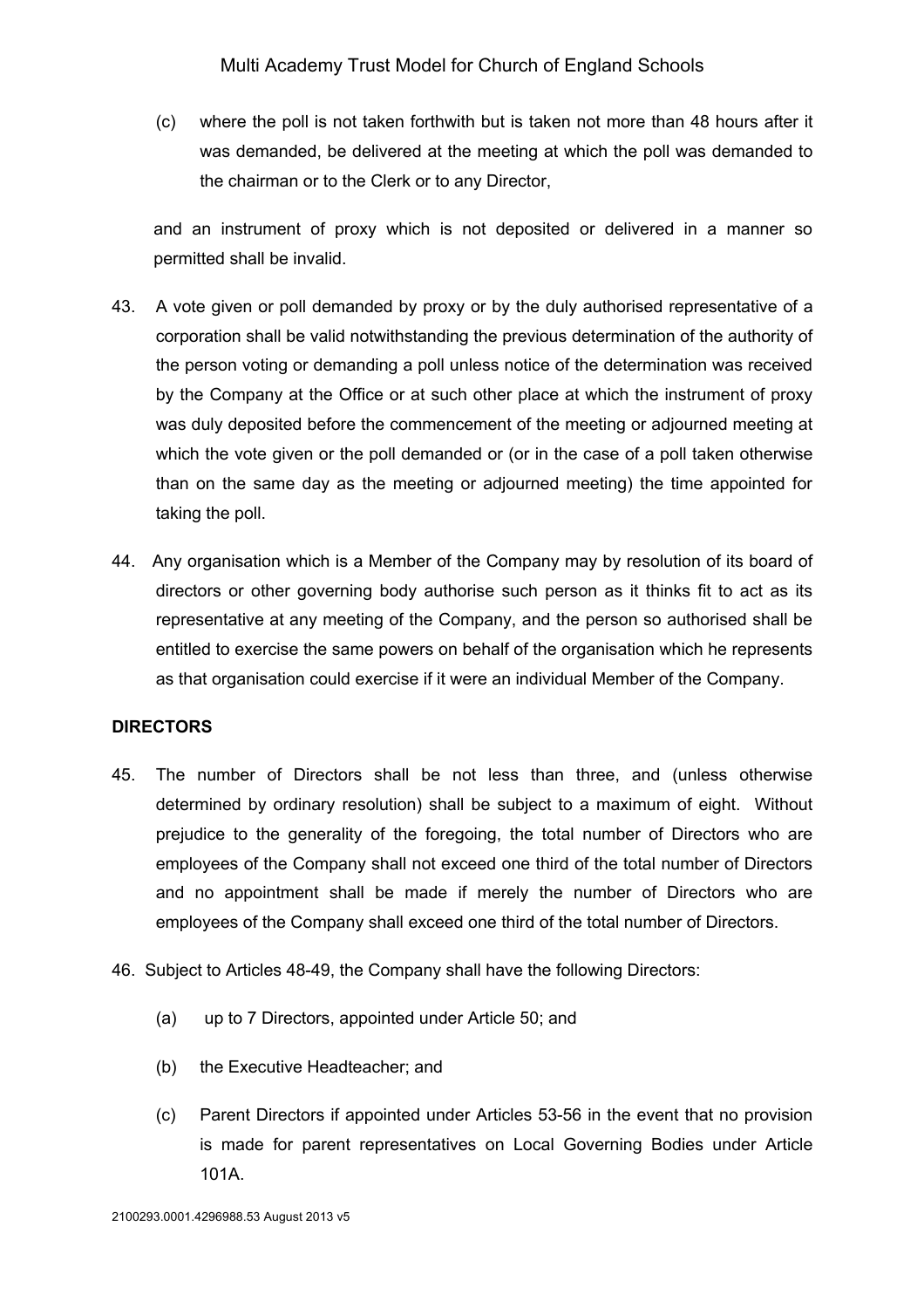- 47. The Company may also have any Co-opted Director appointed under Article 58.
- 48. The first Directors shall be those persons named in the statement delivered pursuant to sections 9 and 12 of the Companies Act 2006.
- 49. Future Directors shall be appointed or elected, as the case may be, under these Articles. Where it is not possible for such a Director to be appointed or elected due to the fact that an Academy has not yet been established, then the relevant Article or part thereof shall not apply.

#### **APPOINTMENT OF DIRECTORS**

- 50. The Members shall appoint a minimum of 5 Directors.
- 50A. Not used. 50B. Executive Headteacher Not used. 51. Not used.
- 52. Not used.

#### **PARENT DIRECTORS**

- 53. In circumstances where the Directors have not appointed Local Governing Bodies in respect of the Academies as envisaged in Article 101A there shall be a minimum of 2 Parent Directors and otherwise such number as the Members shall decide who shall be appointed or elected in accordance with Articles 54 - 56.
- 54. Parent Directors and Parent members of the Local Governing Bodies shall be elected or appointed by the Parents of registered pupils at one or more of the Academies and each must be a Parent at the time when he is elected or appointed.
- 54A. Notwithstanding Article 53, if no Parents put themselves forward for election the number of Parent Directors and Parent members of the Local Governing Bodiesrequired shall be made up by Parent Directors and Parent members appointed by the Directors.
- 55. The Directors shall make all necessary arrangements for, and determine all other matters relating to, an election of the Parent Directors or Parent members of Local Governing Bodies, including any question of whether a person is a Parent of a registered pupil at one of the Academies. Any election of the Parent Directors or Parent members of the Local Governing Bodies which is contested shall be held by secret ballot.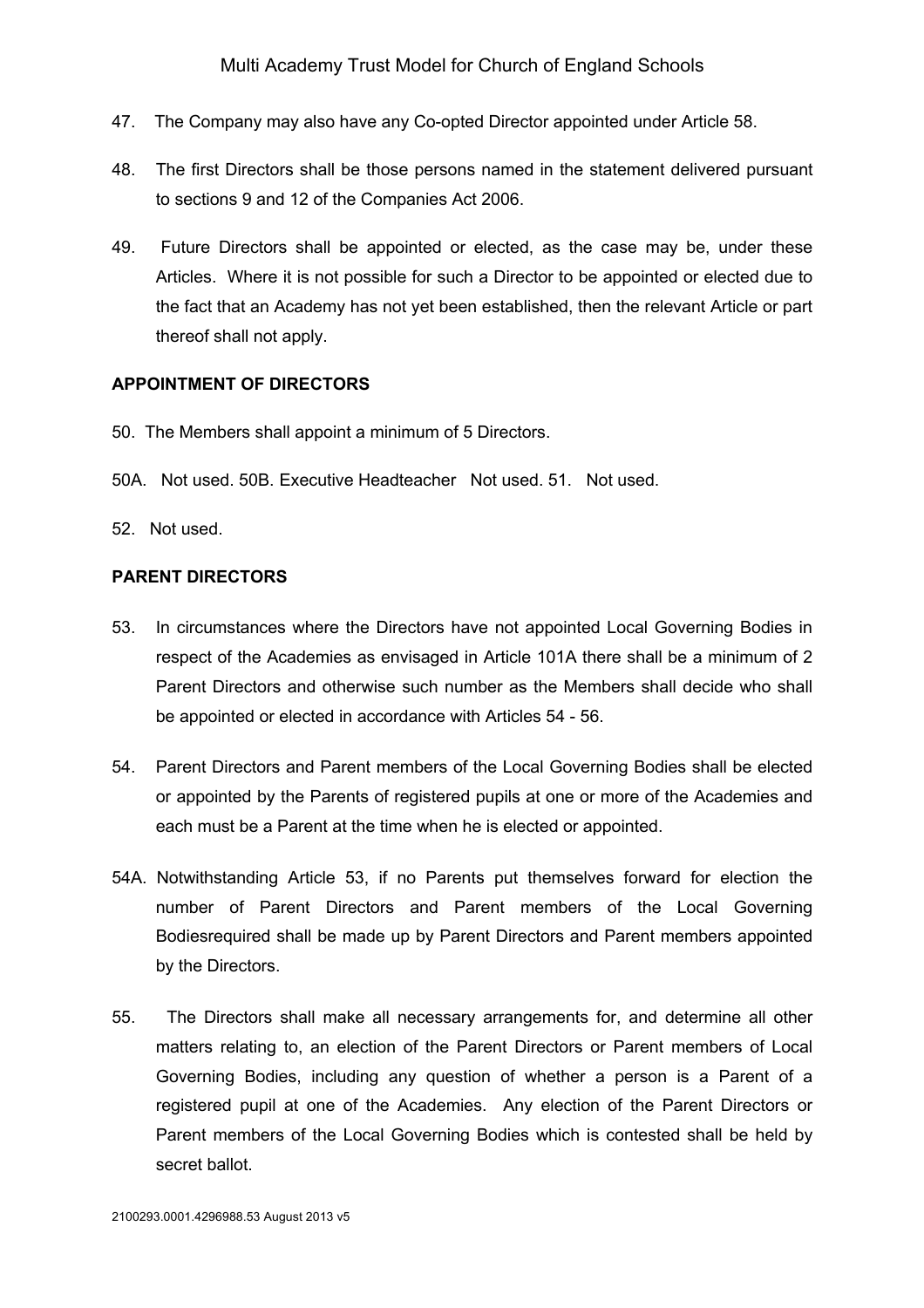56. In appointing a Parent Director or Parent member of a Local Governing Body the Directors shall appoint a person who is the Parent of a registered pupil at an Academy; or where it is not reasonably practical to do so, a person who is the Parent of a child of compulsory school age.

### **EXECUTIVE HEADTEACHER**

57. The Executive Headteacher shall be a Director for as long as he remains in office as such.

## **CO-OPTED DIRECTORS**

- 58. The Directors appointed under Article 50 with the consent of the Diocesan Board of Education may appoint up to 2 Co-opted Directors for such term (not exceeding four years) and otherwise upon such conditions as they shall think fit. A 'Co-opted Director' means a person who is appointed to be a Director by being Co-opted by Directors who have not themselves been so appointed. The Directors may not co-opt an employee of the Company as a Co-opted Director if thereby the number of Directors who are employees of the Company would exceed one third of the total number of Directors including the Chief Executive Officer.
- 59 63. Not used.

# **TERM OF OFFICE**

64. The term of office for any Director (other than Co-opted Directors under Article 58) shall be four years save that this time limit shall not apply to the Executive Headteacher or any Co-opted Director who has been appointed subject to a shorter term of office. Subject to remaining eligible to be a particular type of Director, any Director may be re-appointed or re-elected.

### **RESIGNATION AND REMOVAL**

- 65. A Director shall cease to hold office if he resigns his office by notice to the Company (but only if at least three Directors will remain in office when the notice of resignation is to take effect).
- 66. A Director shall cease to hold office if he is removed by the person or persons who appointed him. This Article does not apply in respect of a Parent Director.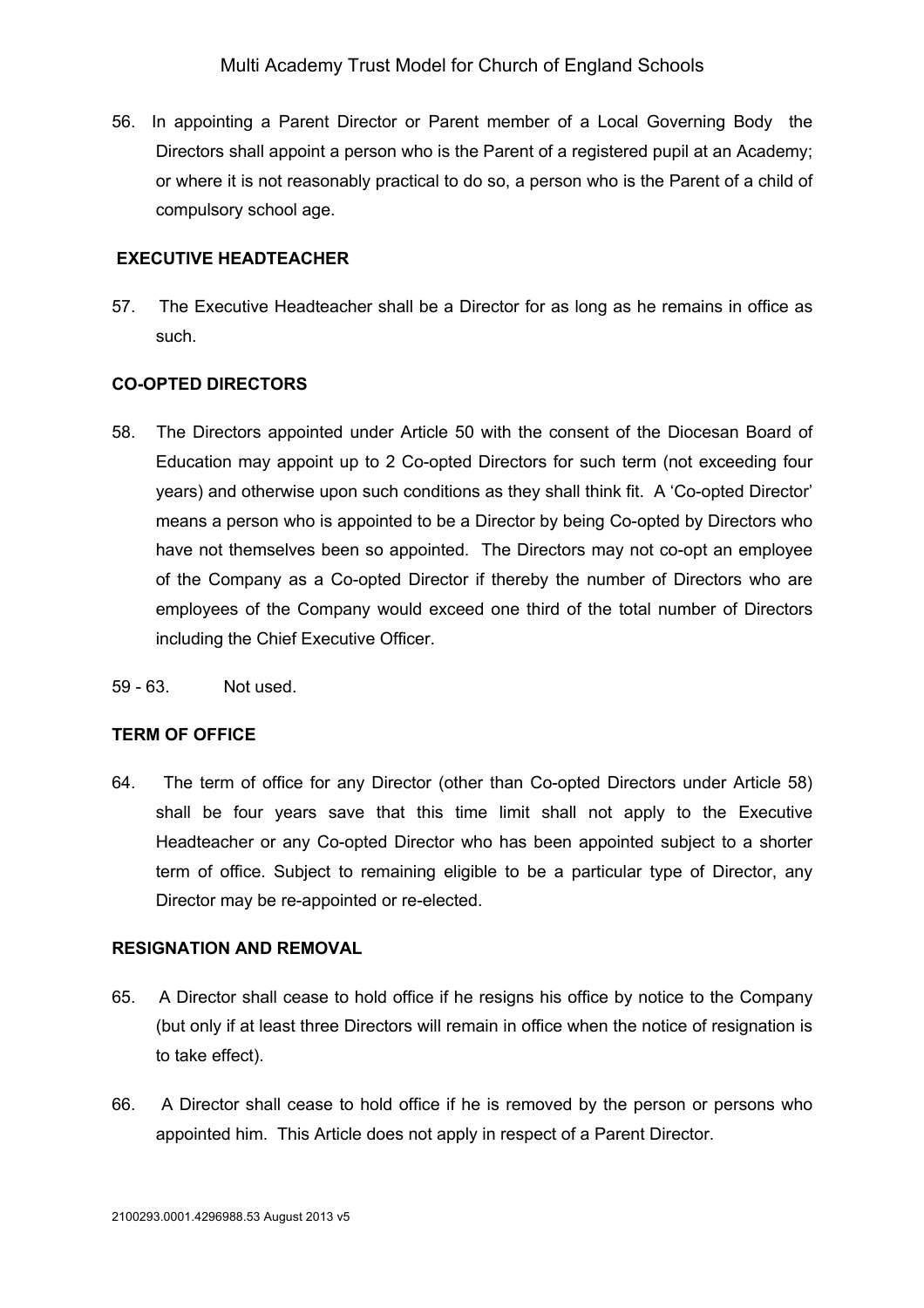- 67. Where a Director resigns his office or is removed from office, the Director or, where he is removed from office, those removing him, shall give written notice thereof to the Clerk.
- 67A A Staff Director (if any) shall cease to hold office when he ceases to be an employee of the Company for any reason.
- 67B A Director shall cease to hold office if he is removed from office by ordinary resolution of the Members in accordance with the Companies Act 2006.

### **DISQUALIFICATION OF DIRECTORS**

- 68. No person shall be qualified to be a Director unless he is aged 18 or over at the date of his election or appointment. No current pupil or current student of any of the Academies shall be a Director.
- 69. A Director shall cease to hold office if he becomes incapable by reason of illness or injury of managing or administering his own affairs.
- 70. A Director shall cease to hold office if he is absent without the permission of the Directors from all their meetings held within a period of six months and the Directors resolve that his office be vacated.
- 71. A person shall be disqualified from holding or continuing to hold office as a Director if:
	- (a) his estate has been sequestrated and the sequestration has not been discharged, annulled or reduced; or
	- (b) he is the subject of a bankruptcy restrictions order or an interim order.
- 72. A person shall be disqualified from holding or continuing to hold office as a Director at any time when he is subject to a disqualification order or a disqualification undertaking under the Company Directors Disqualification Act 1986 or to an order made under section 429(2)(b) of the Insolvency Act 1986 (failure to pay under county court administration order).
- 73. A Director shall cease to hold office if he ceases to be a Director by virtue of any provision in the Companies Act 2006 or is disqualified from acting as a trustee by virtue of section 178 of the Charities Act 2011 (or any statutory re-enactment or modification of that provision).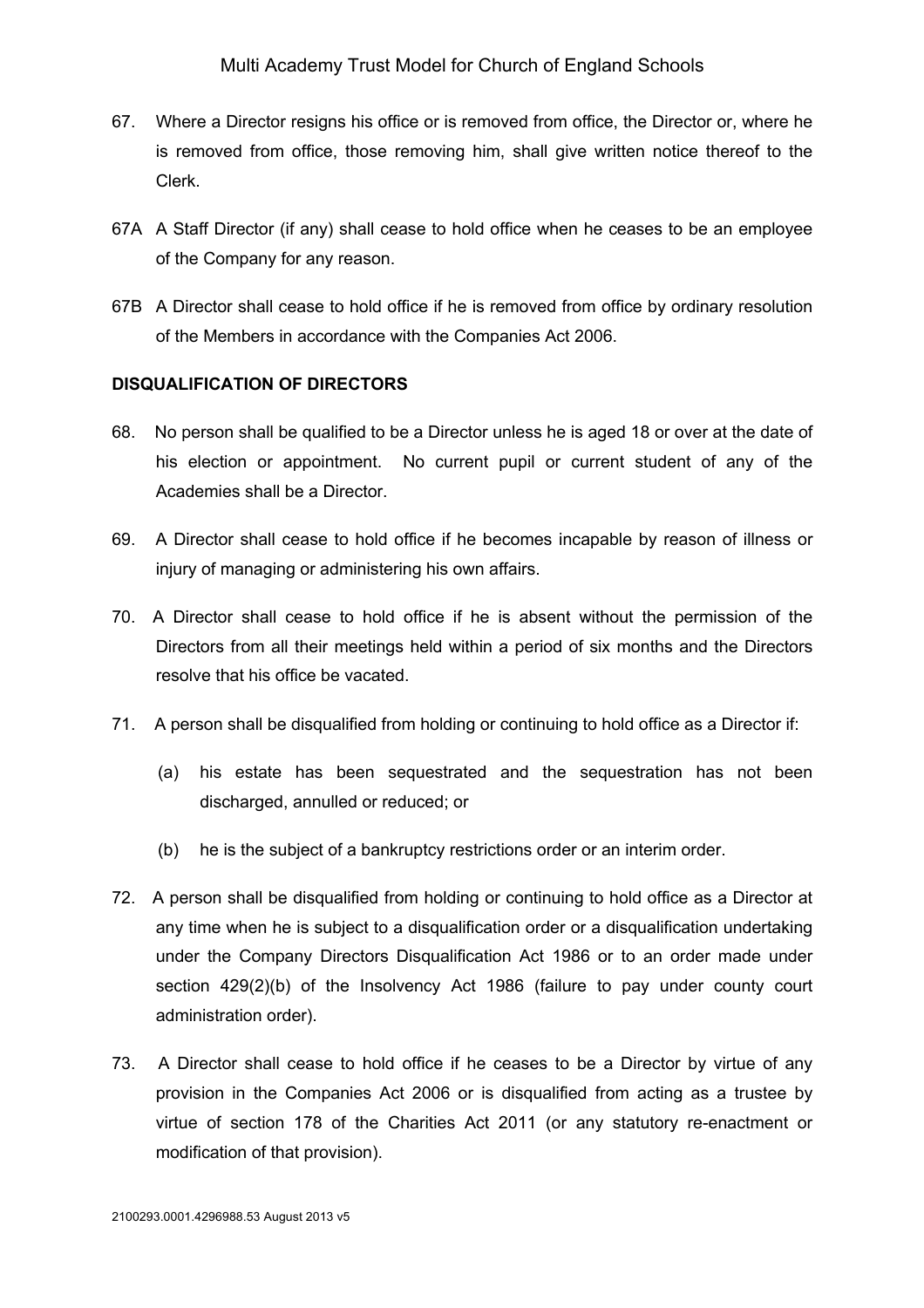- 74. A person shall be disqualified from holding or continuing to hold office as a Director if he has been removed from the office of charity trustee or trustee for a charity by an order made by the Charity Commission or the High Court on the grounds of any misconduct or mismanagement in the administration of the charity for which he was responsible or to which he was privy, or which he by his conduct contributed to or facilitated.
- 75. Not used.
- 76 Not used.
- 77. A person shall be disqualified from holding or continuing to hold office as a Director where he has, at any time, been convicted of any criminal offence, excluding any that have been spent under the Rehabilitation of Offenders Act 1974 as amended, and excluding any offence for which the maximum sentence is a fine or a lesser sentence except where a person has been convicted of any offence which falls under section 178 of the Charities Act 2011.
- 78. After the first Academy has opened, a person shall be disqualified from holding or continuing to hold office as a Director if he has not provided to the chairman of the Directors a criminal records certificate at an enhanced disclosure level under section 113B of the Police Act 1997. In the event that the certificate discloses any information which would in the opinion of either the chairman or the Chief Executive Officer confirm their unsuitability to work with children that person shall be disqualified. If a dispute arises as to whether a person shall be disqualified, a referral shall be made to the Secretary of State to determine the matter. The determination of the Secretary of State shall be final.
- 79. Where, by virtue of these Articles a person becomes disqualified from holding, or continuing to hold office as a Director; and he is, or is proposed, to become such a Director, he shall upon becoming so disqualified give written notice of that fact to the Clerk.
- 80. Articles 68 to 74, Articles 77 to 79 and Articles 97 to 98 also apply to any member of any committee of the Directors, including a Local Governing Body, who is not a Director.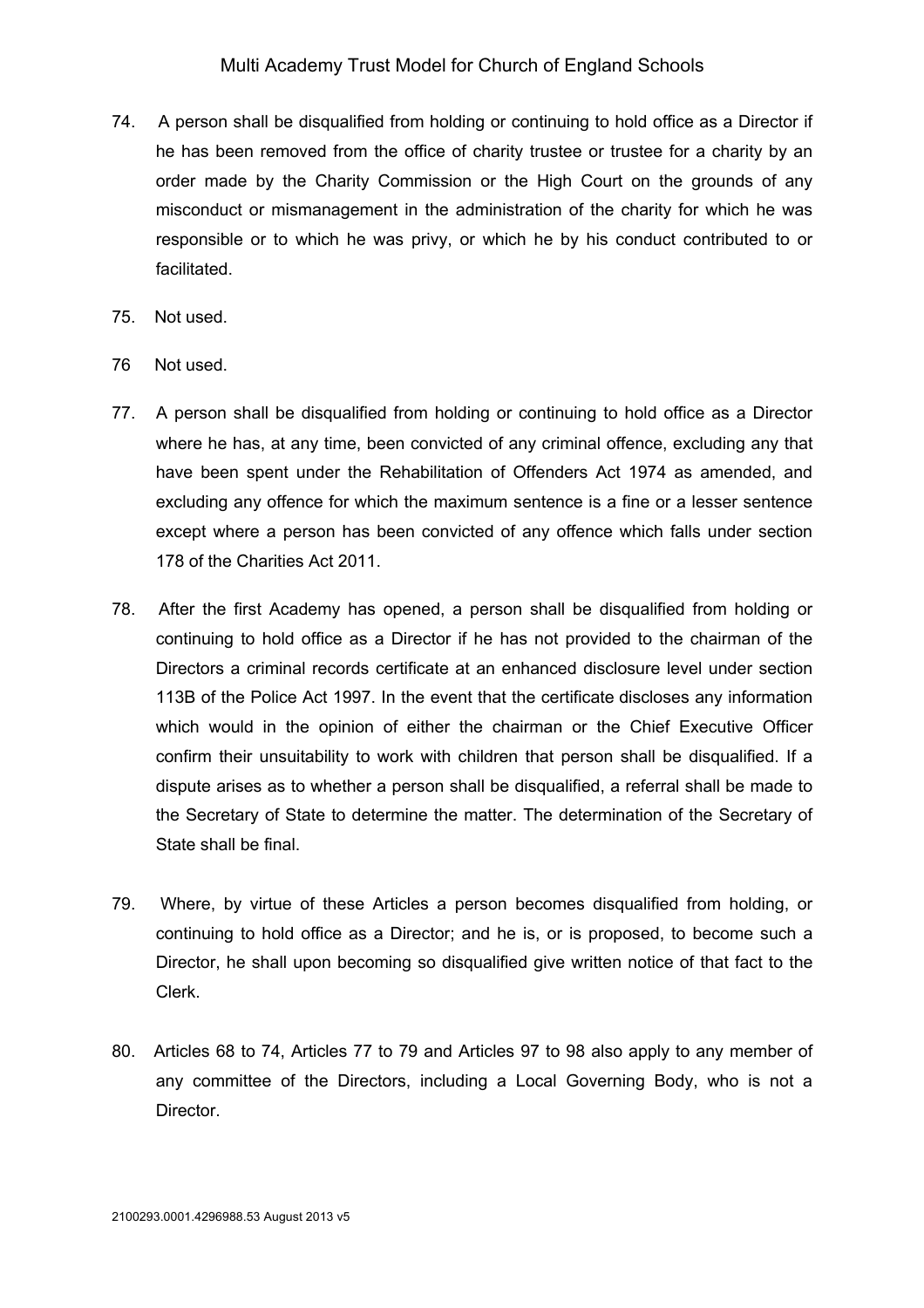### **CLERK TO THE DIRECTORS**

81. The Clerk shall be appointed by the Directors for such term, at such remuneration and upon such conditions as they may think fit; and any Clerk so appointed may be removed by them. The Clerk shall not be a Director, or a Principal but may be the secretary of the Company (if any). Notwithstanding this Article, the Directors may, where the Clerk fails to attend a meeting of theirs, or in the event that a clerk is not appointed at that time appoint any one of their number or any other person to act as Clerk for the purposes of that meeting.

### **CHAIRMAN AND VICE-CHAIRMAN OF THE DIRECTORS**

- 82. The Directors shall for each school year elect a chairman and a vice-chairman from among their number. A Director who is employed by the Company shall not be eligible for election as chairman or vice-chairman.
- 83. Subject to Article 84, the chairman or vice-chairman shall hold office as such until his successor has been elected in accordance with Article 85.
- 84. The chairman or vice-chairman may at any time resign his office by giving notice in writing to the Clerk. The chairman or vice-chairman shall cease to hold office if:
	- (a) he ceases to be a Director;
	- (b) he is employed by the Company;
	- (c) he is removed from office in accordance with these Articles; or
	- (d) in the case of the vice-chairman, he is elected in accordance with these Articles to fill a vacancy in the office of chairman.
- 85. Where by reason of any of the matters referred to in Article 84, a vacancy arises in the office of chairman or vice-chairman, the Directors shall at their next meeting elect one of their number to fill that vacancy.
- 86. Where the chairman is absent from any meeting or there is at the time a vacancy in the office of the chairman, the vice-chairman shall act as the chair for the purposes of the meeting.
- 87. Where in the circumstances referred to in Article 86 the vice-chairman is also absent from the meeting or there is at the time a vacancy in the office of vice-chairman, the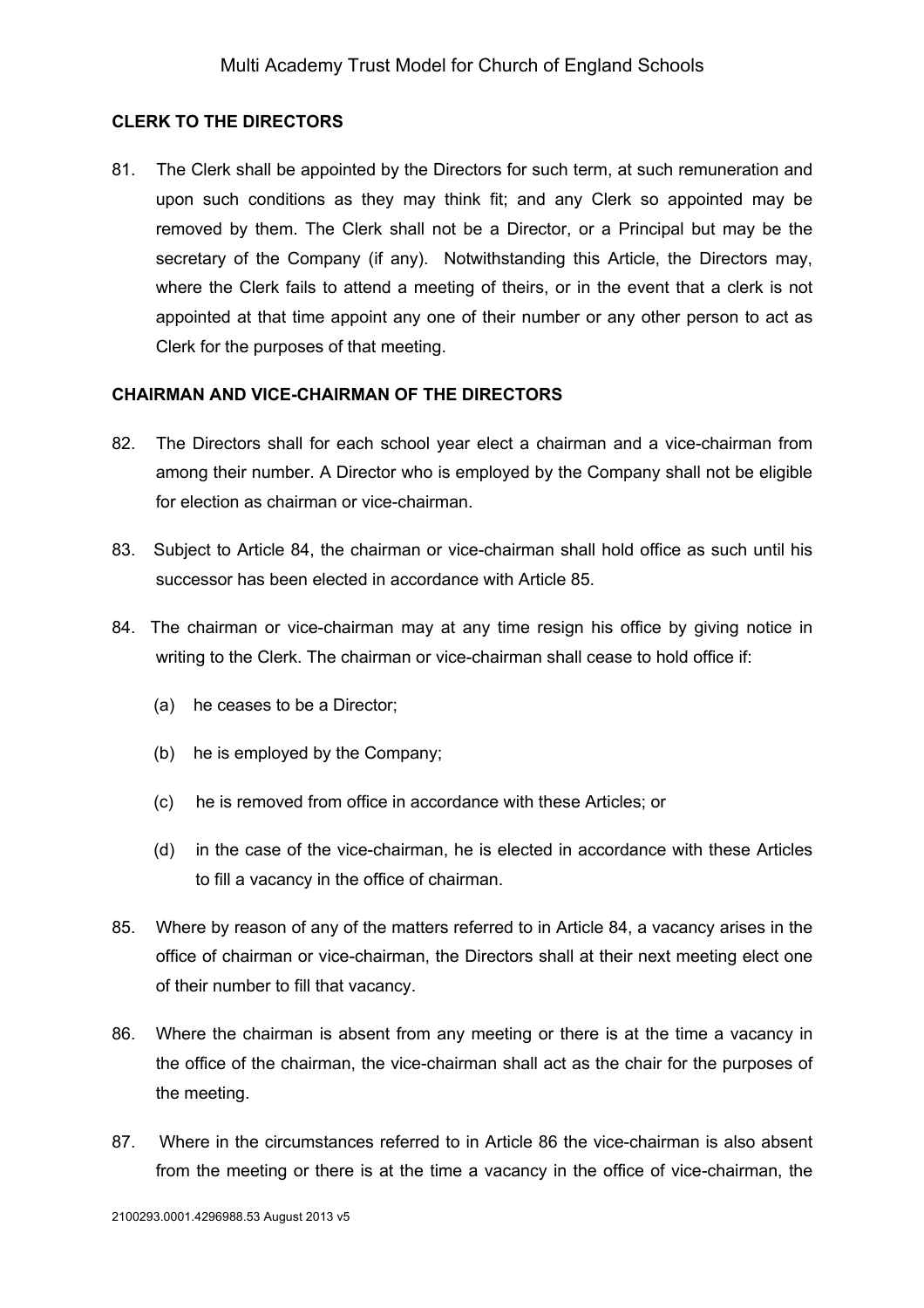Directors shall elect one of their number to act as a chairman for the purposes of that meeting, provided that the Director elected shall not be a person who is employed by the Company.

- 88. The Secretary shall act as chairman during that part of any meeting at which the chairman is elected.
- 89. Any election of the chairman or vice-chairman which is contested shall be held by secret ballot.
- 90. The Directors may remove the chairman or vice-chairman from office in accordance with these Articles.
- 91. A resolution to remove the chairman or vice-chairman from office which is passed at a meeting of the Directors shall not have effect unless-
	- (i) it is confirmed by a resolution passed at a second meeting of the Directors held not less than fourteen days after the first meeting; and
	- (ii) the matter of the chairman's or vice-chairman's removal from office is specified as an item of business on the agenda for each of those meetings.
- 92. Before the Directors resolve at the relevant meeting on whether to confirm the resolution to remove the chairman or vice-chairman from office, the Director or Directors proposing his removal shall at that meeting state their reasons for doing so and the chairman or vice-chairman shall be given an opportunity to make a statement in response.

### **POWERS OF DIRECTORS**

93. Subject to provisions of the Companies Act 2006, the Articles and to any directions given by special resolution, the business of the Company shall be managed by the Directors who may exercise all the powers of the Company. No alteration of the Articles and no such direction shall invalidate any prior act of the Directors which would have been valid if that alteration had not been made or that direction had not been given. The powers given by this Article shall not be limited by any special power given to the Directors by the Articles and a meeting of Directors at which a quorum is present may exercise all the powers exercisable by the Directors.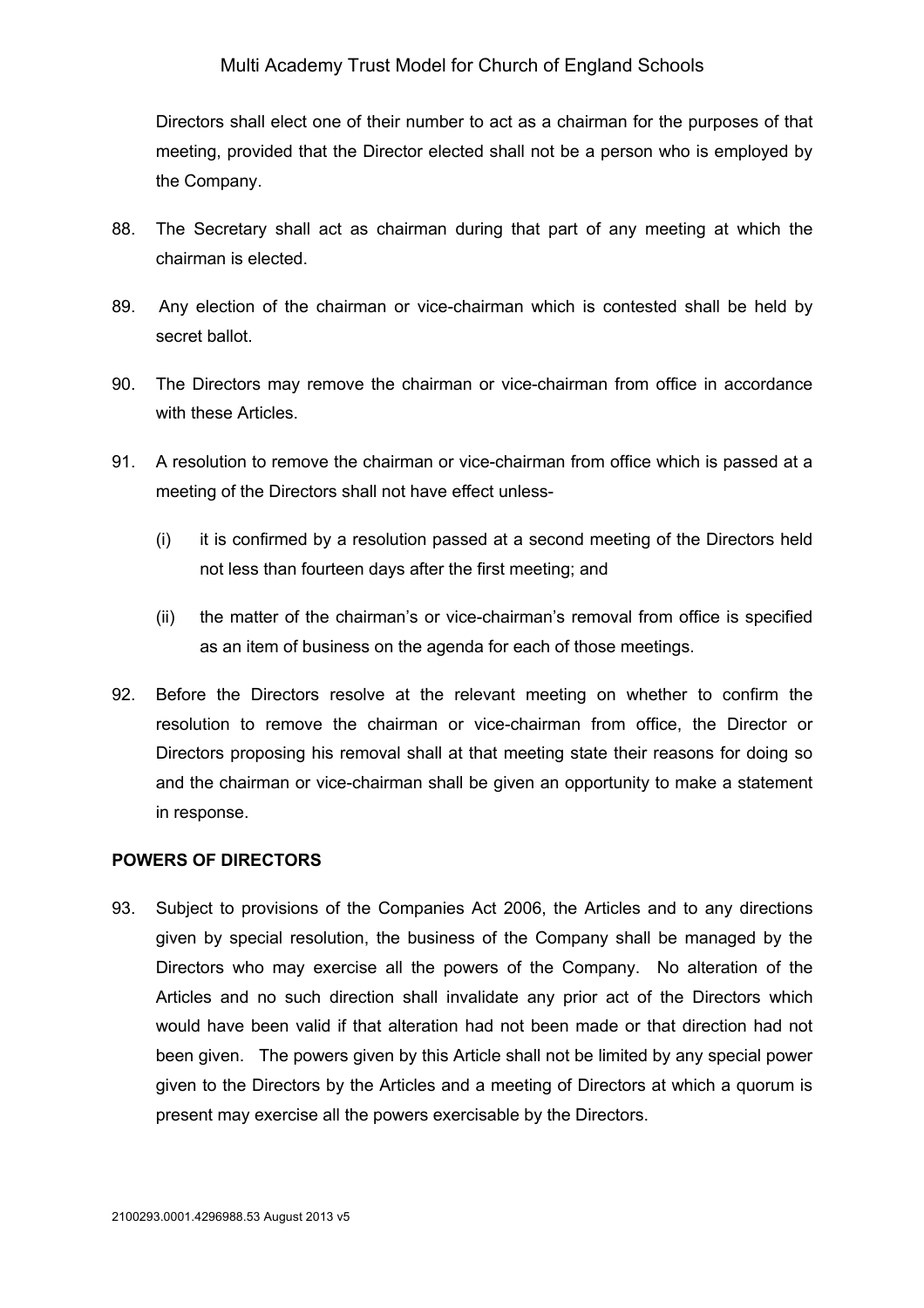- 94. In addition to all powers hereby expressly conferred upon them and without detracting from the generality of their powers under the Articles the Directors shall have the following powers, namely:
	- (a) to expend the funds of the Company in such manner as they shall consider most beneficial for the achievement of the Objects and to invest in the name of the Company such part of the funds as they may see fit and to direct the sale or transposition of any such investments and to expend the proceeds of any such sale in furtherance of the Object;
	- (b) to enter into contracts on behalf of the Company.
- 95. In the exercise of their powers and functions, the Directors may consider any advice given by the Executive Headteacher and/or any other executive officer.
- 96. Any bank account in which any money of the Company is deposited shall be operated by the Directors in the name of the Company. All cheques and orders for the payment of money from such an account shall be signed by at least two signatories authorised by the Directors.

### **CONFLICTS OF INTEREST**

- 97. Any Director who has or can have any direct or indirect duty or personal interest (including but not limited to any Personal Financial Interest) which conflicts or may conflict with his duties as a Director shall disclose that fact to the Directors as soon as he becomes aware of it. A Director must absent himself from any discussions of the Directors in which it is possible that a conflict will arise between his duty to act solely in the interests of the Company and any duty or personal interest (including but not limited to any Personal Financial Interest).
- 98. For the purpose of Article 97, a Director has a Personal Financial Interest in the employment or remuneration of, or the provision of any other benefit to, that Director as permitted by and as defined by Articles 6.5 - 6.9.

# **THE MINUTES**

99. The minutes of the proceedings of a meeting of the Directors shall be drawn up and entered into a book kept for the purpose by the person acting as Clerk for the purposes of the meeting; and shall be signed (subject to the approval of the Directors)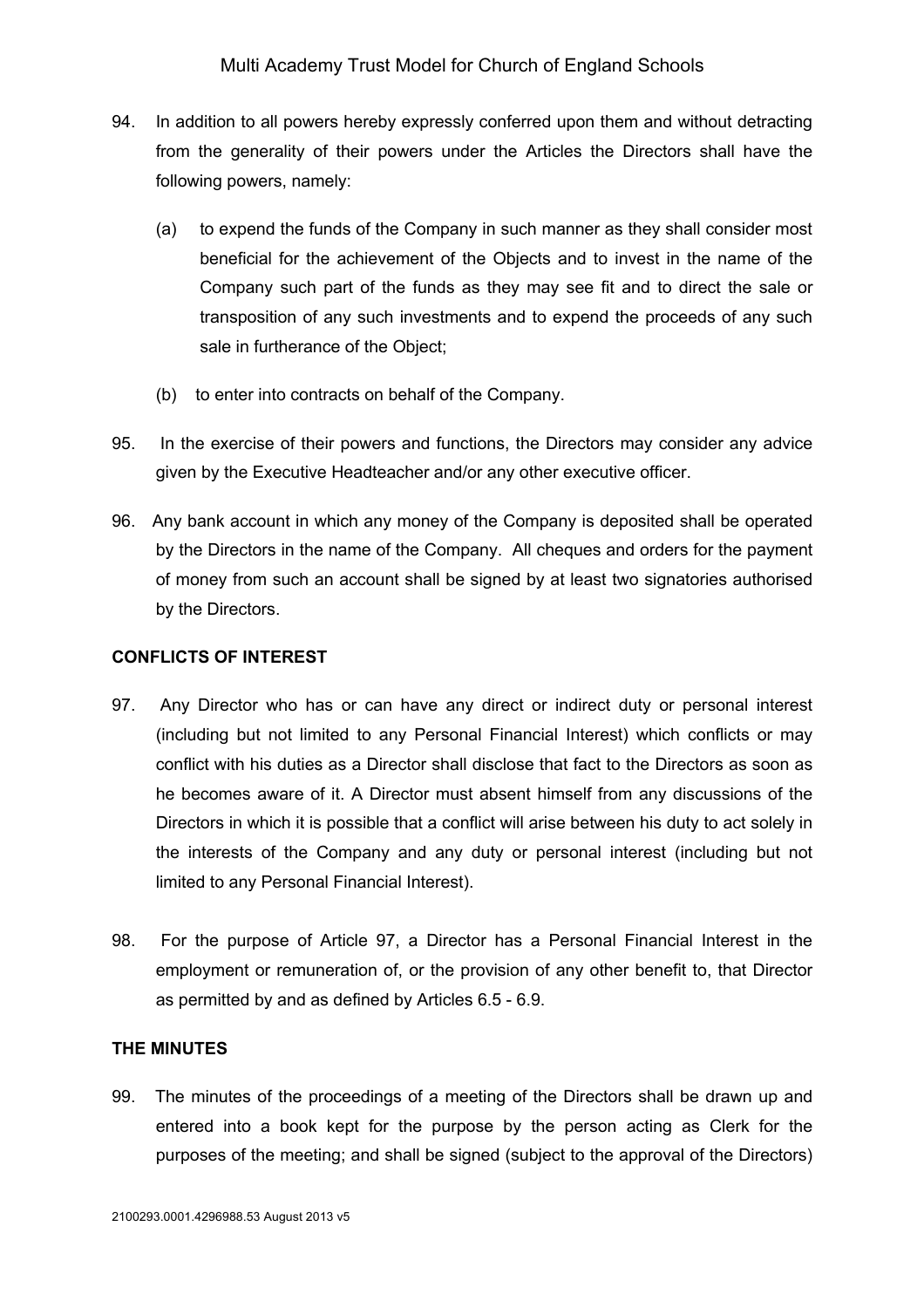at the same or next subsequent meeting by the person acting as chairman thereof. The minutes shall include a record of:

- (a) all appointments of officers made by the Directors; and
- (b) all proceedings at meetings of the Company and of the Directors and of committees of Directors including the names of the Directors present at each such meeting.

### **COMMITTEES**

- 100. Subject to these Articles, the Directors:
	- (a) may appoint separate committees to be known as Local Governing Bodies for each Academy; and
	- (b) may establish any other committee.
- 101. Subject to these Articles, the constitution, membership and proceedings of any committee shall be determined by the Directors. The establishment, terms of reference, constitution and membership of any committee of the Directors shall be reviewed at least once in every twelve months. The membership of any committee of the Directors may include persons who are not Directors, provided that (with the exception of the Local Governing Bodies) a majority of members of any such committee shall be Directors. Except in the case of a Local Governing Body, no vote on any matter shall be taken at a meeting of a committee of the Directors unless the majority of members of the committee present are Directors.
- 101A. The Directors shall ensure that any Local Governing Body shall include at least 2 elected representatives of the Parents of pupils attending the relevant Academy.
- 102. The power of delegation exercised under Article 105 in relation to the establishment of a Local Governing Body for an Academy shall be by way of Scheme of Delegation. The Scheme of Delegation to be put in place for an Academy shall be determined by the Directors on the establishment of a Local Governing Body, any material changes to such Scheme of Delegation shall only be made by the Directors after due consideration of any representations made by the relevant Local Governing Body.
- 103. Not used.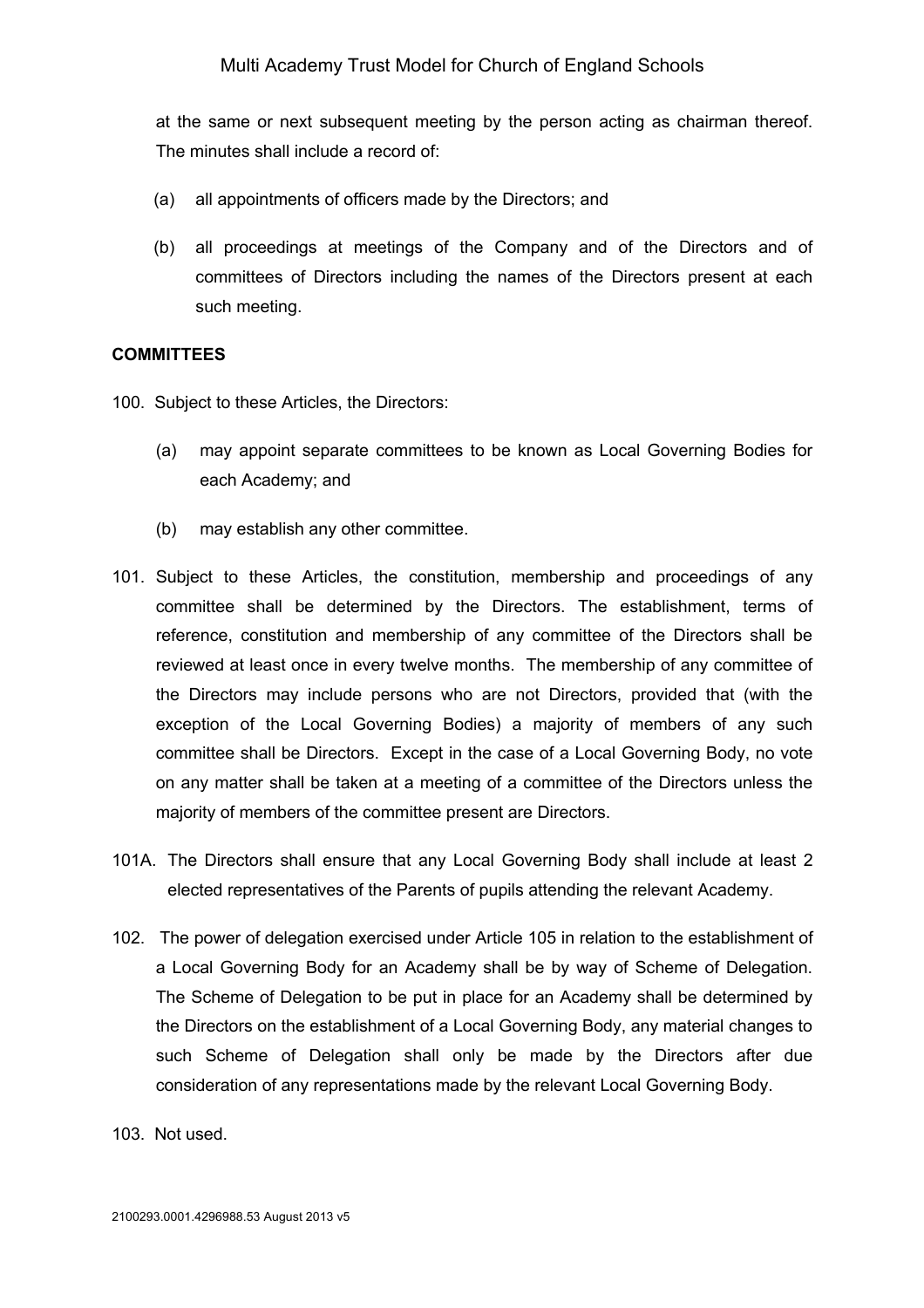### **LOCAL GOVERNING BODIES**

104. The functions, proceedings and constitution of the Local Governing Bodies shall be subject to regulations made by the Directors from time to time.

### **DELEGATION**

- 105. The Directors may delegate to any Director, committee (including any Local Governing Body), the Chief Executive Officeror any other holder of an executive office, such of their powers or functions as they consider desirable to be exercised by them. Any such delegation shall be made subject to any conditions the Directors may impose, and may be revoked or altered.
- 106. Where any power or function of the Directors has been exercised by any committee (including any Local Governing Body), any Director, the Chief Executive Officer or any other holder of an executive office, that person or committee shall report to the Directors in respect of any action taken or decision made with respect to the exercise of that power or function at the meeting of the Directors immediately following the taking of the action or the making of the decision.

### **CHIEF EXECUTIVE OFFICER, PRINCIPALS AND STAFF**

- 107. The Directors, (after consultation with the Diocesan Board of Education and having made use of any relevant powers under section 124A of the School Standards and Framework Act 1998 or under the relevant supplemental funding agreement in respect of each Academy) shall appoint the Executive Headteacher and the Principals of the Academies. The Directors may delegate such powers and functions as they consider are required by the Executive Headteacher and Principals for the internal organisation, management and control of the Academies (including the implementation of all policies approved by the Directors and for the direction of the teaching and curriculum at the Academies).
- 107A. In appointing staff the Directors will have regard where relevant to their powers under section 124A of the School Standards and Framework Act 1998 or to the powers provided to them under the relevant supplemental funding agreement in respect of each Academy and to their power where relevant to declare a Genuine Occupational Requirement for non-teaching appointments where they believe this to be justified.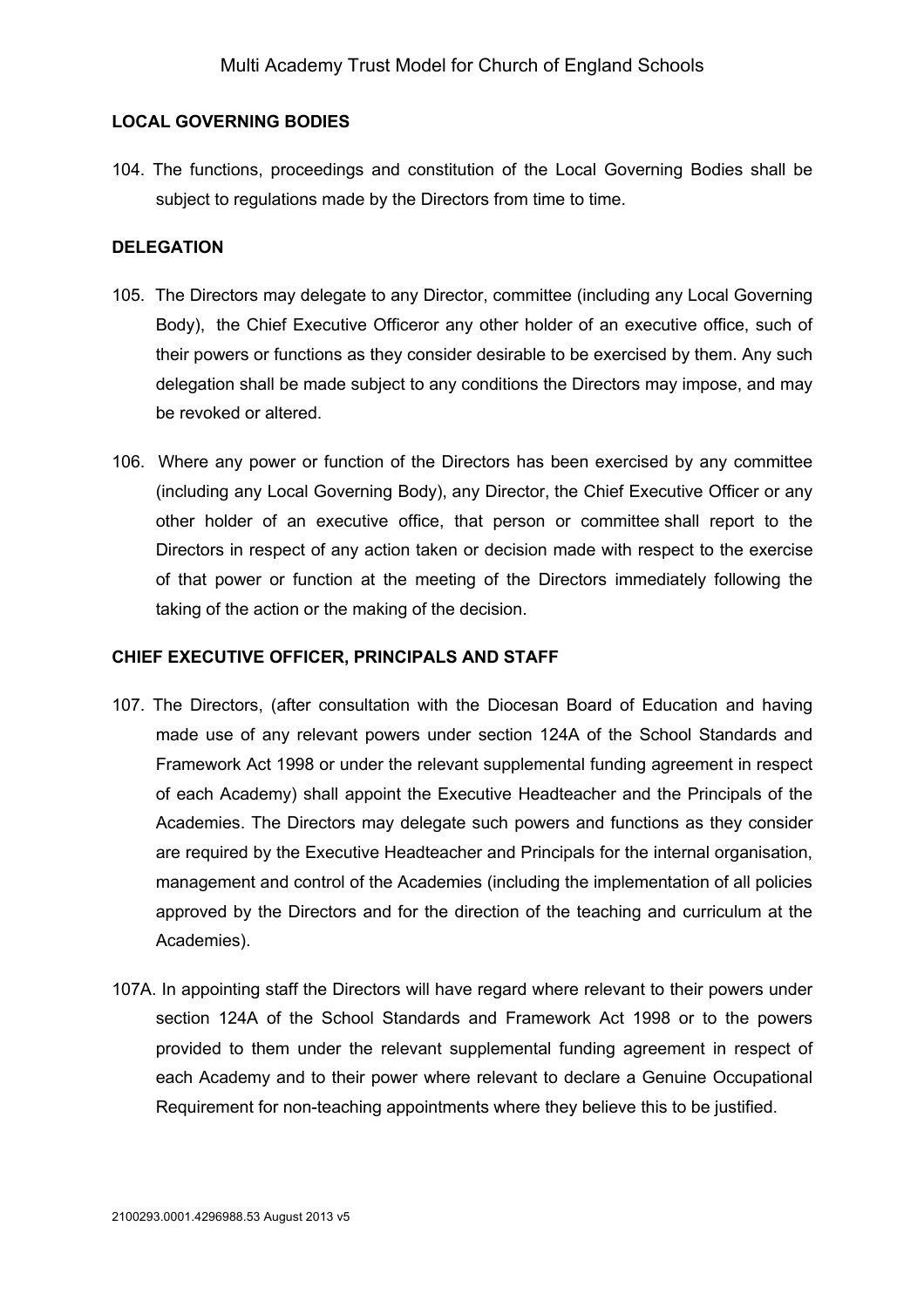### **MEETINGS OF THE DIRECTORS**

- 108. Subject to these Articles, the Directors may regulate their proceedings as they think fit.
- 109. The Directors shall hold at least three meetings in every school year. Meetings of the Directors shall be convened by the Clerk. In exercising his functions under this Article the Clerk shall comply with any direction:
	- (a) given by the Directors; or
	- (b) given by the chairman of the Directors or, in his absence or where there is a vacancy in the office of chairman, the vice-chairman of the Directors, so far as such direction is not inconsistent with any direction given as mentioned in (a).
- 110. Any three Directors may, by notice in writing given to the Clerk, requisition a meeting of the Directors; and it shall be the duty of the Clerk to convene such a meeting as soon as is reasonably practicable.
- 111. Each Director shall be given at least seven Clear Days before the date of a meeting:
	- (i) notice in writing thereof, signed by the Clerk, and sent to each Director at the address provided by each Director from time to time; and
	- (ii) a copy of the agenda for the meeting,

provided that where the chairman or, in his absence or where there is a vacancy in the office of chairman, the vice-chairman, so determines on the ground that there are matters demanding urgent consideration, it shall be sufficient if the written notice of a meeting, and the copy of the agenda thereof are given within such shorter period as he directs.

- 112. The convening of a meeting and the proceedings conducted thereat shall not be invalidated by reason of any individual not having received written notice of the meeting or a copy of the agenda thereof.
- 113. A resolution to rescind or vary a resolution carried at a previous meeting of the Directors shall not be proposed at a meeting of the Directors unless the consideration of the rescission or variation of the previous resolution is a specific item of business on the agenda for that meeting.
- 114. A meeting of the Directors shall be terminated forthwith if: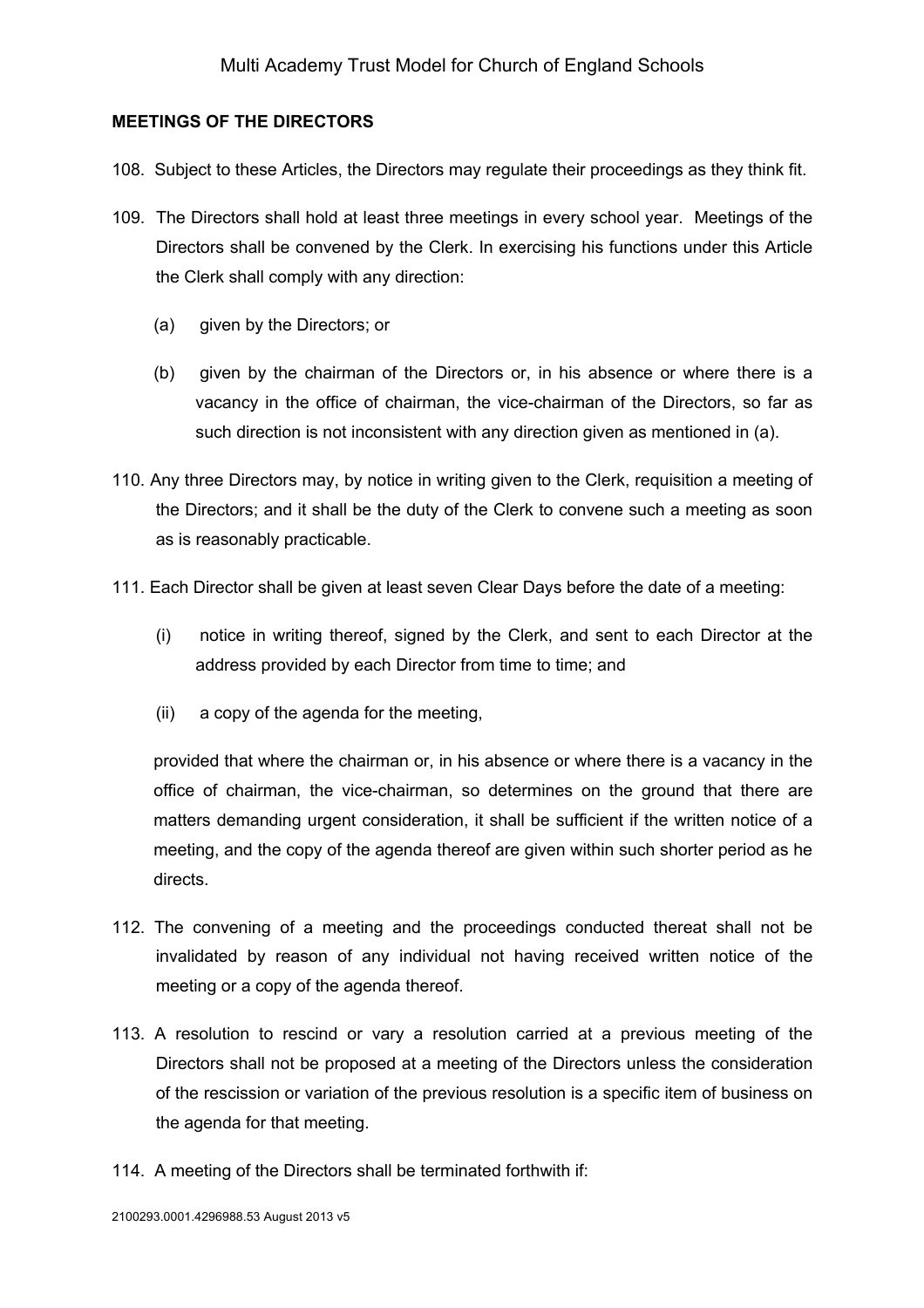- (a) the Directors so resolve; or
- (b) the number of Directors present ceases to constitute a quorum for a meeting of the Directors in accordance with Article 117, subject to Article 119.
- 115. Where in accordance with Article 114 a meeting is not held or is terminated before all the matters specified as items of business on the agenda for the meeting have been disposed of, a further meeting shall be convened by the Clerk as soon as is reasonably practicable, but in any event within seven days of the date on which the meeting was originally to be held or was so terminated.
- 116. Where the Directors resolve in accordance with Article 114 to adjourn a meeting before all the items of business on the agenda have been disposed of, the Directors shall before doing so determine the time and date at which a further meeting is to be held for the purposes of completing the consideration of those items, and they shall direct the Clerk to convene a meeting accordingly.
- 117. Subject to Article 119 the quorum for a meeting of the Directors, and any vote on any matter thereat, shall be any three Directors, or, where greater, any one third (rounded up to a whole number) of the total number of Directors holding office at the date of the meeting.
- 118. The Directors may act notwithstanding any vacancies in their number, but, if the numbers of Directors is less than the number fixed as the quorum, the continuing Directors may act only for the purpose of filling vacancies or of calling a general meeting.
- 119. The quorum for the purposes of:
	- (i) appointing a Parent Director under Articles 56;
	- (ii) any vote on the removal of a Director in accordance with Article 66; and
	- (iii) any vote on the removal of the chairman of the Directors in accordance with Article 90,

shall be any two-thirds (rounded up to a whole number) of the persons who are at the time Directors entitled to vote on those respective matters.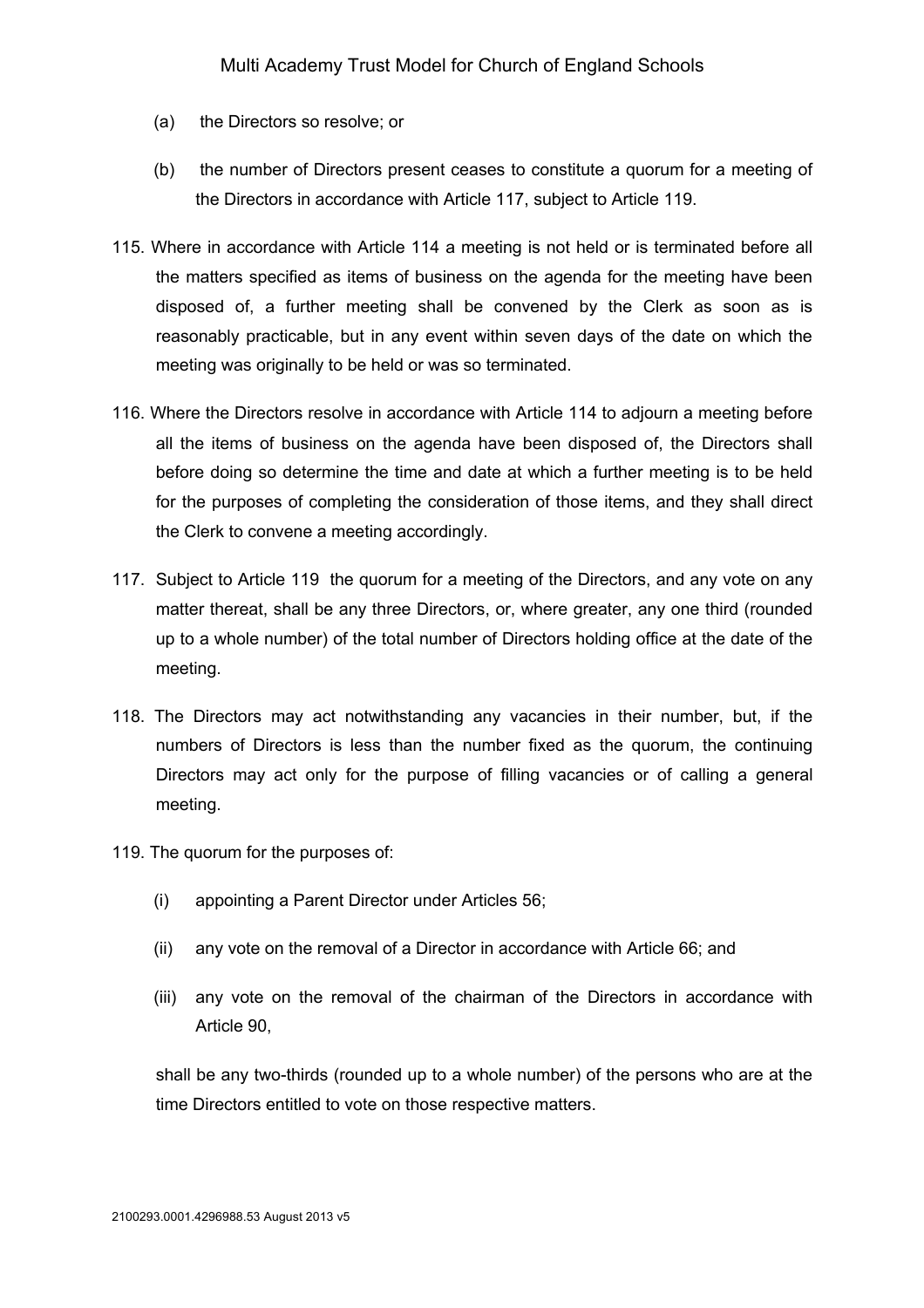- 120. Subject to these Articles, every question to be decided at a meeting of the Directors shall be determined by a majority of the votes of the Directors present and voting on the question. Every Director shall have one vote.
- 121. Subject to Articles 97 and 117 119, where there is an equal division of votes, the chairman of the meeting shall have a casting vote in addition to any other vote he may have.
- 122. The proceedings of the Directors shall not be invalidated by
	- (a) any vacancy among their number; or
	- (b) any defect in the election, appointment or nomination of any Director.
- 123. A resolution in writing, signed by all the Directors, (or members of a committee of Directors) entitled to receive notice of, and vote on the matter in question at a meeting of Directors or of a committee of Directors, shall be valid and effective as if it had been passed at a meeting of Directors or (as the case may be) a committee of Directors duly convened and held. Such a resolution may consist of several documents in the same form, each signed by one or more of the Directors (or members of the committee of Directors).
- 124. Subject to Article 125, the Directors shall ensure that a copy of:
	- (a) the agenda for every meeting of the Directors;
	- (b) the draft minutes of every such meeting, if they have been approved by the person acting as chairman of that meeting;
	- (c) the signed minutes of every such meeting; and
	- (d) any report, document or other paper considered at any such meeting,

are, as soon as is reasonably practicable, made available at every Academy to persons wishing to inspect them.

- 125. There may be excluded from any item required to be made available in pursuance of Article 124, any material relating to:
	- (a) a named Teacher or other person employed, or proposed to be employed, at any Academy;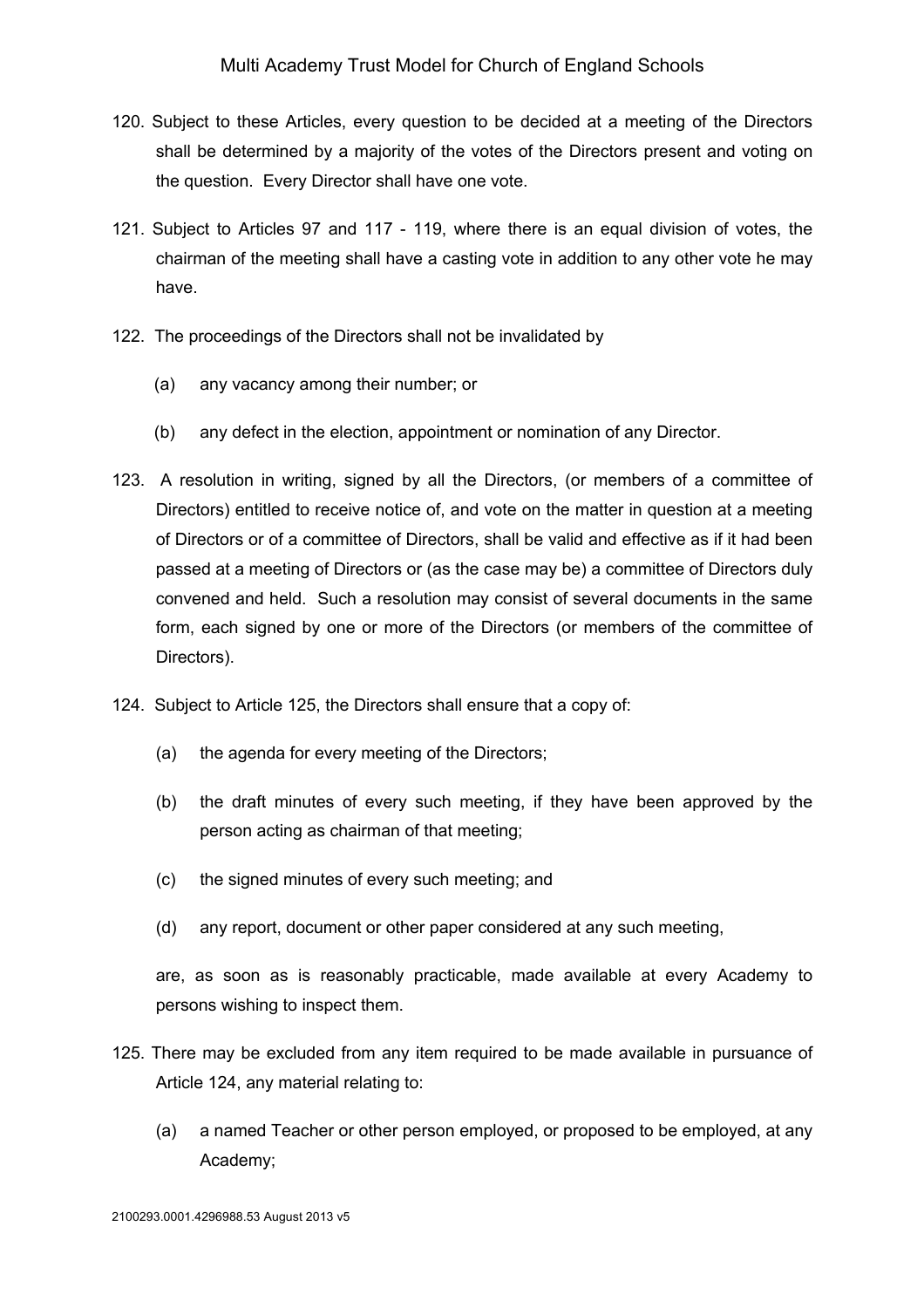- (b) a named pupil at, or candidate for admission to, any Academy; and
- (c) any matter which, by reason of its nature, the Directors are satisfied should remain confidential.
- 126. Any Director shall be able to participate in meetings of the Directors by telephone or video conference provided that:
	- (a) he has given notice of his intention to do so detailing the telephone number on which he can be reached and/or appropriate details of the video conference suite from which he shall be taking part at the time of the meeting at least 48 hours before the meeting; and,
	- (b) the Directors have access to the appropriate equipment if after all reasonable efforts it does not prove possible for the person to participate by telephone or video conference the meeting may still proceed with its business provided it is otherwise quorate.

## **PATRONS AND HONORARY OFFICERS**

127. The Directors may from time to time appoint any person whether or not a Member of the Company to be a patron of the Company or to hold any honorary office and may determine for what period he is to hold such office.

### **THE SEAL**

128. The Seal, if any, shall only be used by the authority of the Directors or of a committee of Directors authorised by the Directors. The Directors may determine who shall sign any instrument to which the Seal is affixed and unless otherwise so determined it shall be signed by a Director and by the Clerk or by a second Director.

### **ACCOUNTS**

129. Accounts shall be prepared in accordance with the relevant Statement of Recommended Practice as if the Company was a non-exempt charity and Parts 15 and 16 of the Companies Act 2006 and shall file these with the Secretary of State and the Principal Regulator by 31 December for each Academy Financial Year.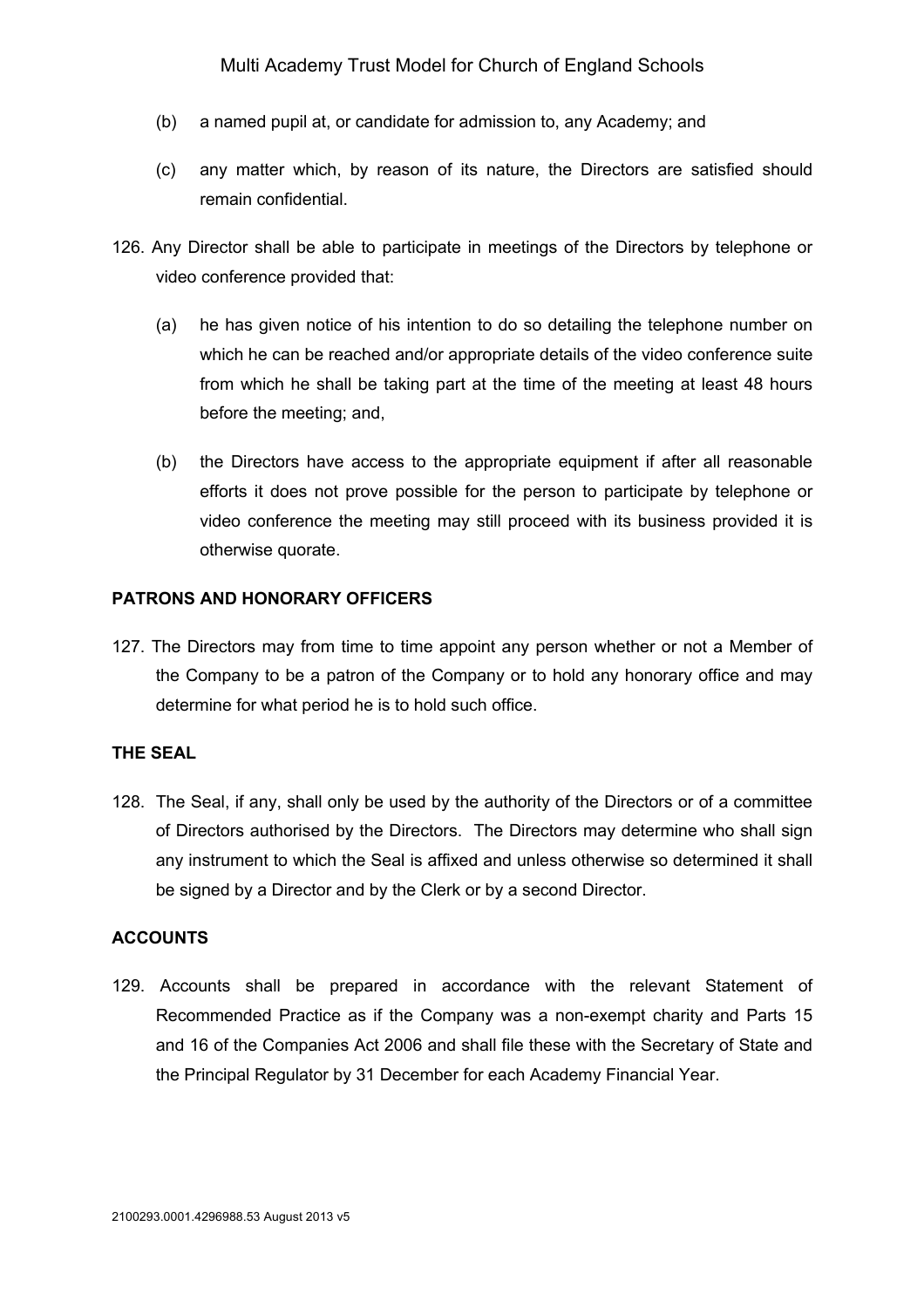### **ANNUAL REPORT**

130. The Directors shall prepare its Annual Report in accordance with the Statement of Recommended Practice as if the Company was a non-exempt charity and shall file these with the Secretary of State and the Principal Regulator by 31 December each Academy Financial Year.

#### **ANNUAL RETURN**

131. The Directors shall comply with their obligations under Part 24 of the Companies Act 2006 (or any statutory re-enactment or modification of that Act) with regard to the preparation of an annual return to the Registrar of Companies and in accordance with the Statement of Recommended Practice as if the Company was a non-exempt charity and to the Secretary of State and the Principal Regulator by 31 December each Academy Financial Year.

### **NOTICES**

- 132. Any notice to be given to or by any person pursuant to these Articles (other than a notice calling a meeting of the directors) shall be in writing or shall be given using electronic communications to an address for the time being notified for that purpose to the person giving the notice. In these Articles, "address" in relation to electronic communications, includes a number or address used for the purposes of such communications.
- 133. A notice may be given by the Company to a Member either personally or by sending it by post in a prepaid envelope addressed to the Member at his registered address or by leaving it at that address or by giving it using electronic communications to an address for the time being notified to the Company by the Member. A Member whose registered address is not within the United Kingdom and who gives to the Company an address within the United Kingdom at which notices may be given to him, or an address to which notices may be sent using electronic communications, shall be entitled to have notices given to him at that address, but otherwise no such Member shall be entitled to receive any notice from the Company.
- 134. A Member present, either in person or by proxy, at any meeting of the Company shall be deemed to have received notice of the meeting and, where necessary, of the purposes for which it was called.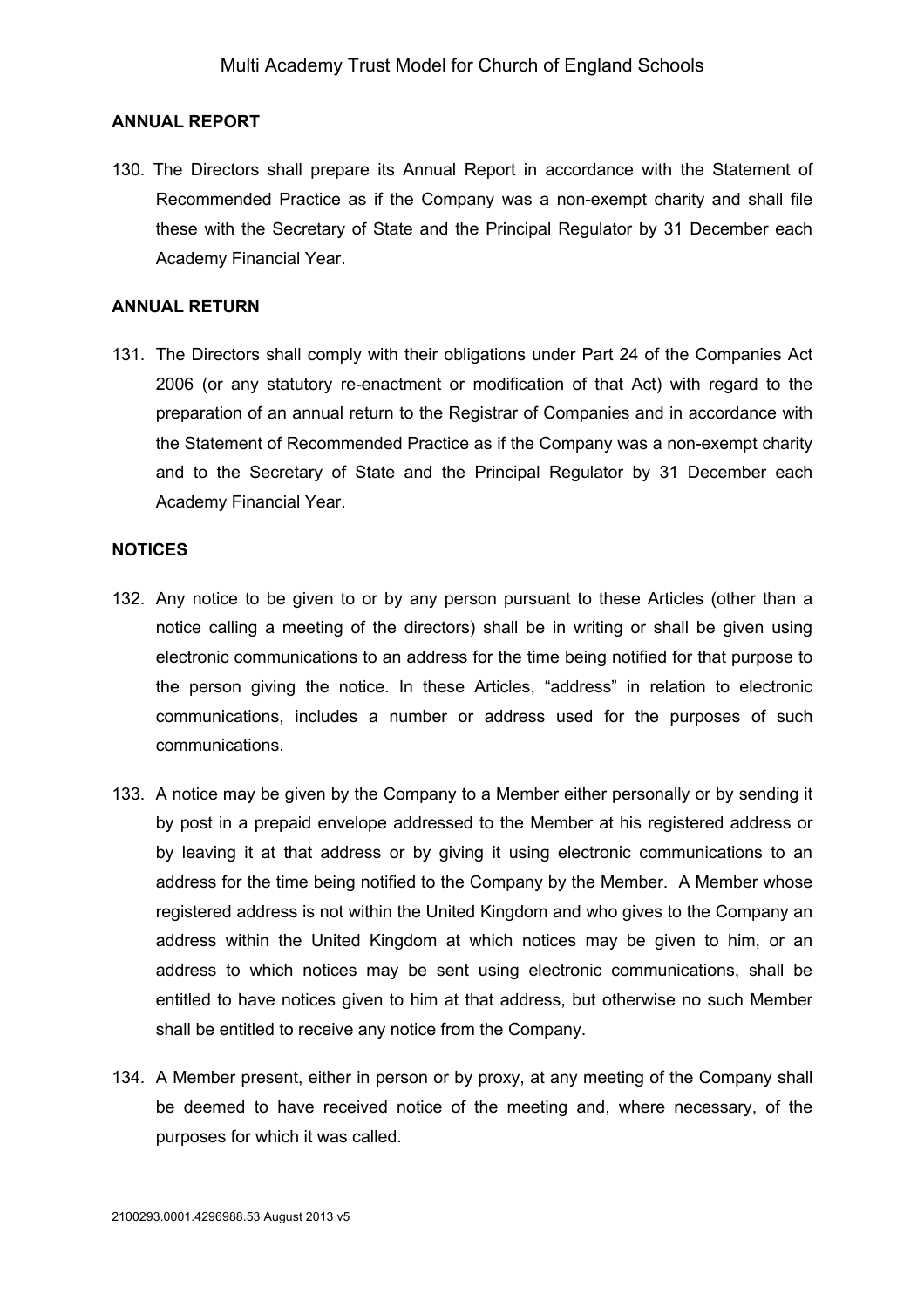135. Proof that an envelope containing a notice was properly addressed, prepaid and posted shall be conclusive evidence that the notice was given. Proof that a notice contained in an electronic communication was sent in accordance with guidance issued by the Institute of Chartered Secretaries and Administrators shall be conclusive evidence that the notice was given. A notice shall be deemed to be given at the expiration of 48 hours after the envelope containing it was posted or, in the case of a notice contained in an electronic communication, at the expiration of 48 hours after the time it was sent.

### **INDEMNITY**

136. Subject to the provisions of the Companies Act 2006 and Article 6.3 every Director or other officer or auditor of the Company shall be indemnified out of the assets of the Company against any liability incurred by him in that capacity in defending any proceedings, whether civil or criminal, in which judgment is given in favour or in which he is acquitted or in connection with any application in which relief is granted to him by the court from liability for negligence, default, breach of duty or breach of trust in relation to the affairs of the Company.

#### **RULES**

- 137. The Directors may from time to time make such rules or bye laws as they may deem necessary or expedient or convenient for the proper conduct and management of the Company, and in particular but without prejudice to the generality of the foregoing, they may by such rules or bye laws regulate:
	- (a) the setting aside of the whole or any part or parts of the Company's premises at any particular time or times or for any particular purpose or purposes;
	- (b) the procedure at general meetings and meetings of the Directors and committees of the Directors and meetings of the Local Governing Bodies in so far as such procedure is not regulated by the Articles; and
	- (c) generally, all such matters as are commonly the subject matter of company rules.
- 138. The Company in general meeting shall have power to alter, add or to repeal the rules or bye laws but only with the consent of the Diocesan Board of Education. Provided that no rule or bye law shall be inconsistent with, or shall affect or repeal anything contained in the Articles.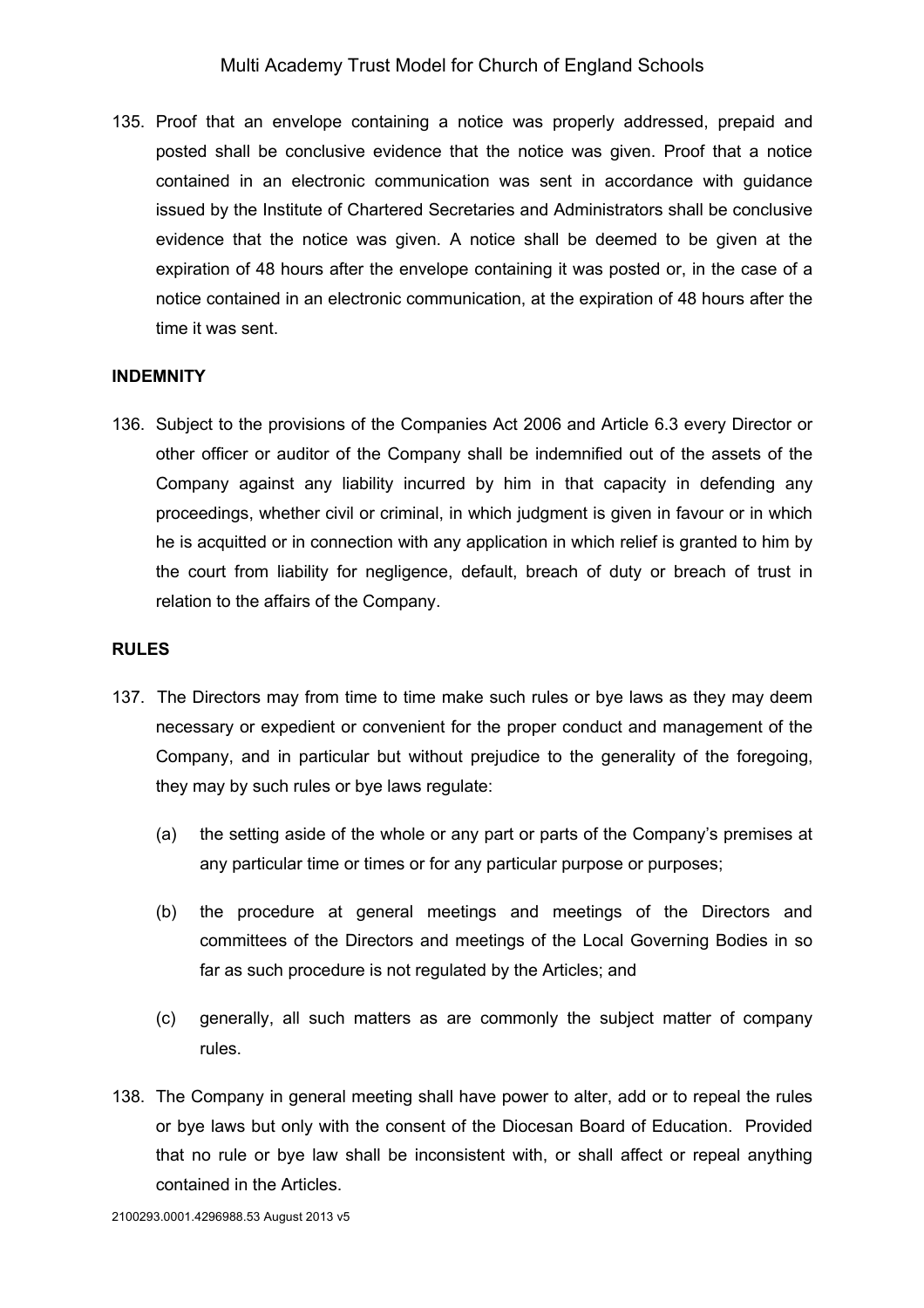#### **AVOIDING INFLUENCED COMPANY STATUS**

- 139. Notwithstanding the number of Members from time to time, the maximum aggregate number of votes exercisable by Local Authority Associated Persons shall never exceed 19.9% of the total number of votes exercisable by Members in general meeting and the votes of the other Members having a right to vote at the meeting will be increased on a pro-rata basis.
- 140. No person who is a Local Authority Associated Person may be appointed as a Director if, once the appointment had taken effect, the number of Directors who are Local Authority Associated Persons would represent 20% or more of the total number of Directors. Upon any resolution put to the Directors, the maximum aggregate number of votes exercisable by any Directors who are Local Authority Associated Persons shall represent a maximum of 19.9% of the total number of votes cast by the Directors on such a resolution and the votes of the other Directors having a right to vote at the meeting will be increased on a pro-rata basis.
- 141. No person who is a Local Authority Associated Person is eligible to be appointed to the office of Director unless his appointment to such office is authorised by the local authority to which he is associated.
- 142. If at the time of either his becoming a Member of the Company or his first appointment to office as a Director any Member or Director was not a Local Authority Associated Person but later becomes so during his membership or tenure as a Director he shall be deemed to have immediately resigned his membership and/or resigned from his office as a Director as the case may be.
- 143. If at any time the number of Directors or Members who are also Local Authority Associated Persons would (but for Articles 139 - 142 inclusive) represent 20% or more of the total number of Directors or Members (as the case may be) then a sufficient number of the Directors or Members (as the case may be) who are Local Authority Associated Persons shall be deemed to have resigned as Directors or Members (as the case may be) immediately before the occurrence of such an event to ensure that at all times the number of such Directors or Members (as the case may be) is never equal to or greater than 20% of the total number of Directors or Members (as the case may be). Directors or Members (as the case may be) who are Local Authority Associated Persons shall be deemed to have resigned in order of their appointment date the most recently appointed resigning first.